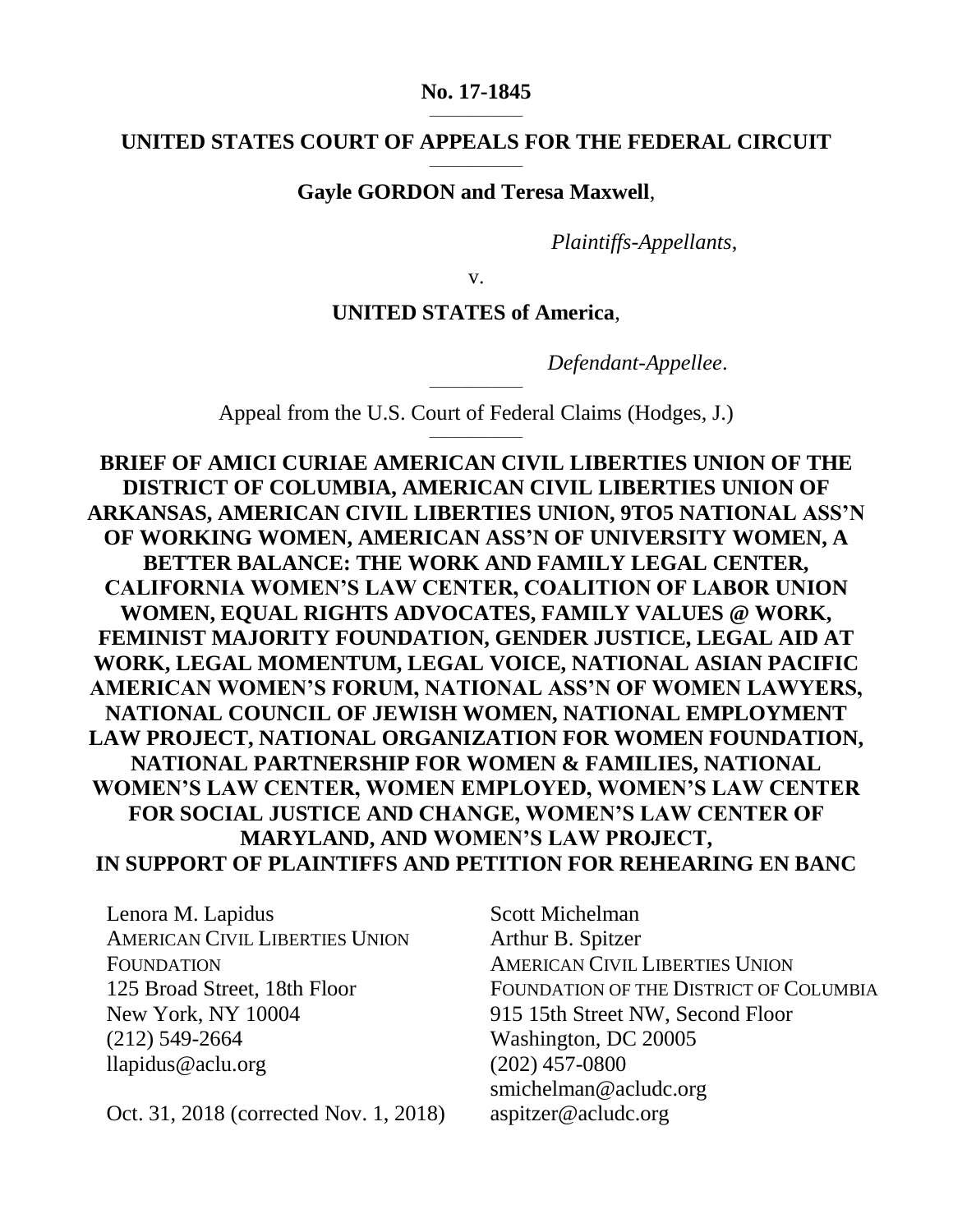## **CERTIFICATE OF INTEREST AND CORPORATE DISCLOSURE**

Counsel for *amici curiae* certifies the following:

1. The full name of every party or *amicus* represented by me is:

American Civil Liberties Union of the District of Columbia American Civil Liberties Union of Arkansas American Civil Liberties Union 9to5, National Association of Working Women American Association of University Women A Better Balance: The Work and Family Legal Center California Women's Law Center Coalition of Labor Union Women Equal Rights Advocates Family Values @ Work Feminist Majority Foundation Gender Justice Legal Aid at Work Legal Momentum Legal Voice National Asian Pacific American Women's Forum National Association of Women Lawyers National Council of Jewish Women National Employment Law Project National Organization for Women Foundation National Partnership for Women & Families National Women's Law Center Women Employed Women's Law Center for Social Justice and Change Women's Law Center of Maryland, Inc. Women's Law Project

2. The name of the real party in interest (if the party named in the caption is not the real party in interest) represented by me is: N/A.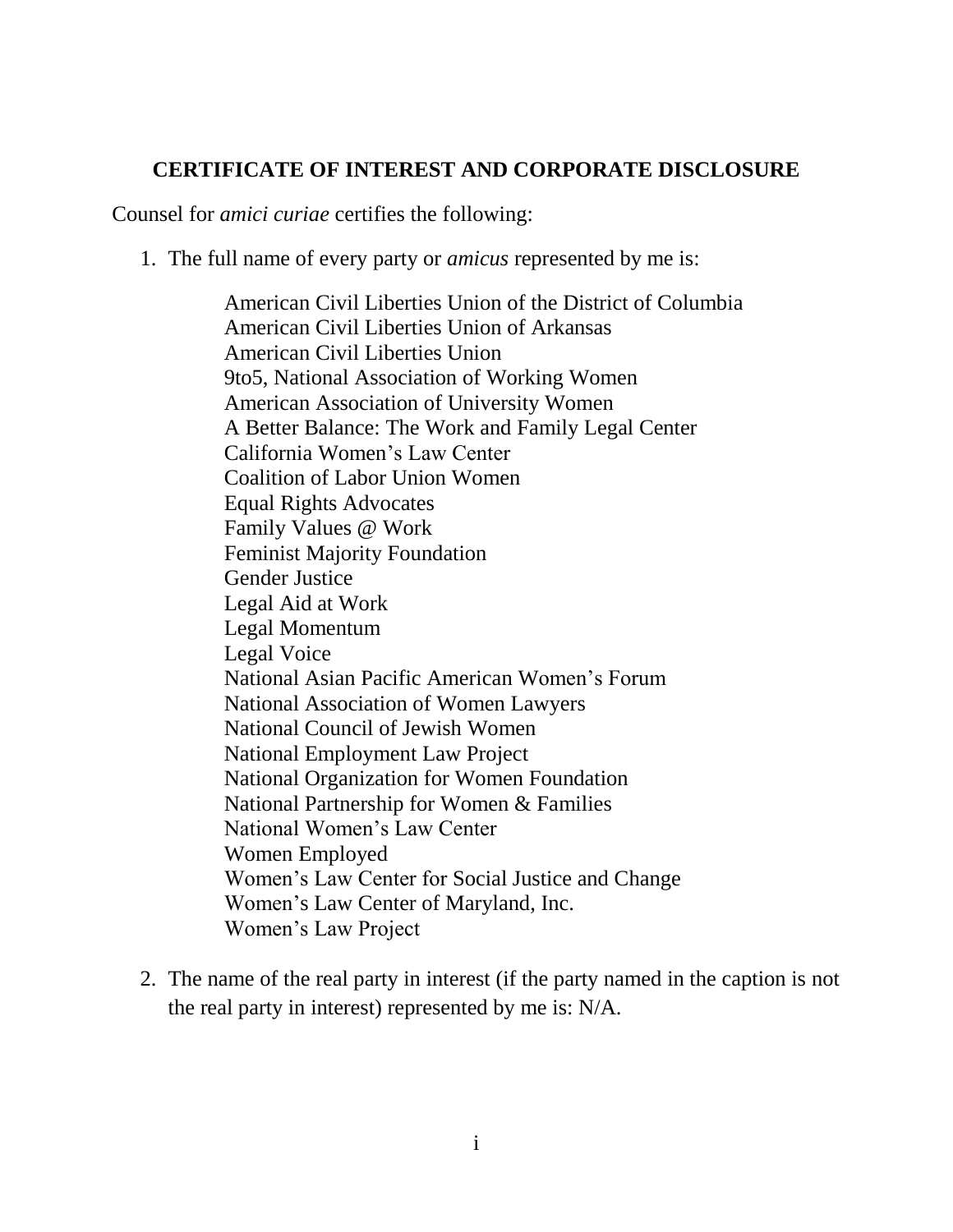- 3. All parent companies and any publicly held companies that own 10 percent or more of the stock of the party or *amicus* curiae represented by me are: none.
- 4. The names of all law firms and the partners or associates that appeared for the party or *amicus* now represented by me in the trial court or agency or are expected to appear in this court are:

Scott Michelman – ACLU Foundation of the District of Columbia Arthur B. Spitzer – ACLU Foundation of the District of Columbia Lenora M. Lapidus – American Civil Liberties Union Foundation

5. The title and number of any case known to counsel to be pending in this or any other court or agency that will directly affect or be directly affected by this court's decision in the pending appeal: none.

November 1, 2018 Respectfully submitted,

/s/ Scott Michelman Scott Michelman AMERICAN CIVIL LIBERTIES UNION FOUNDATION OF THE DISTRICT OF COLUMBIA 915 15th Street NW, Second Floor Washington, DC 20005 (202) 457-0800 smichelman@acludc.org

*Attorney for Amici Curiae*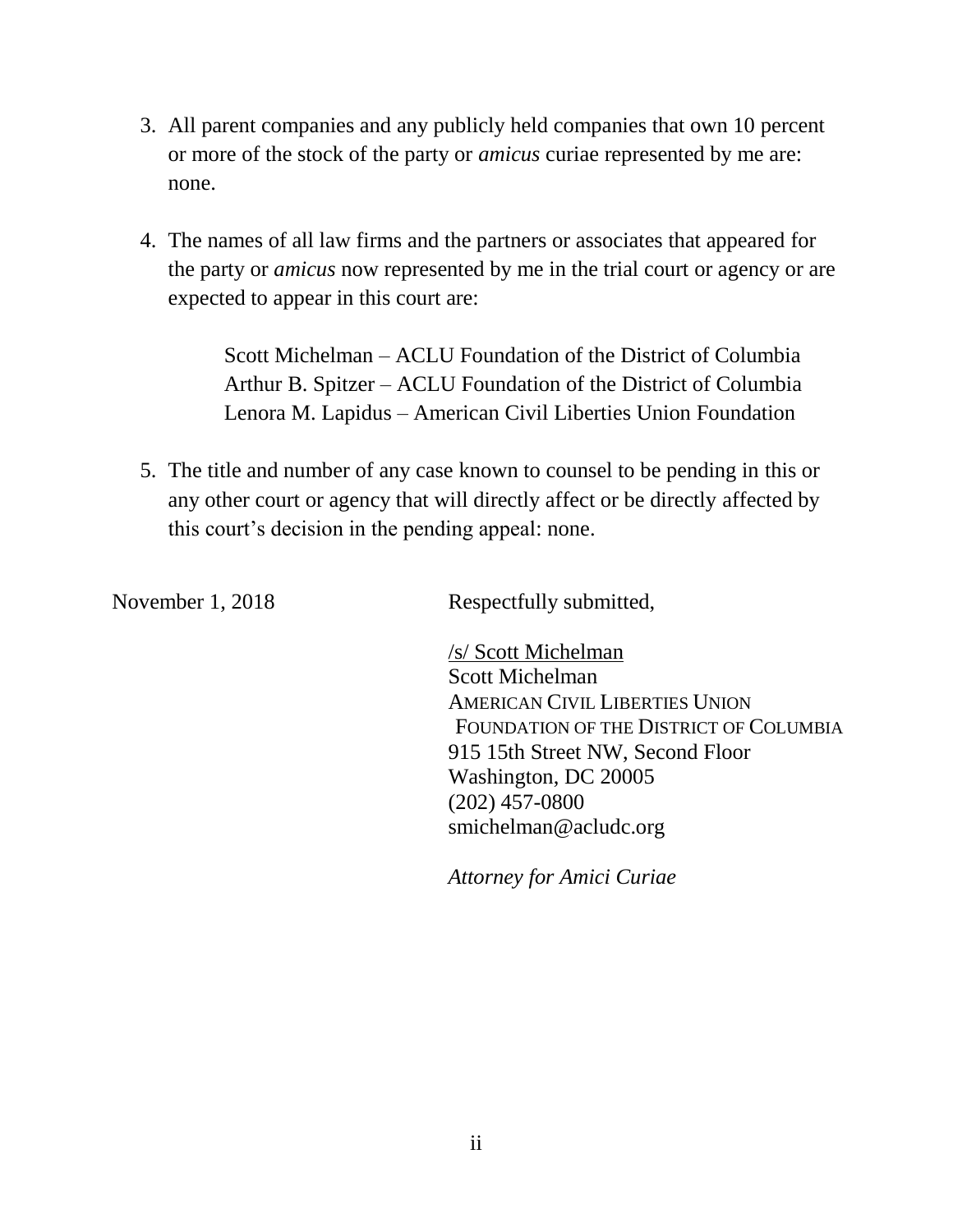# **TABLE OF CONTENTS**

| CERTIFICATE OF INTEREST AND CORPORATE DISCLOSURE                    |  |
|---------------------------------------------------------------------|--|
|                                                                     |  |
|                                                                     |  |
|                                                                     |  |
|                                                                     |  |
| II. Yant Erroneously Raises The Burden On Equal Pay Act Plaintiffs6 |  |
|                                                                     |  |
|                                                                     |  |
|                                                                     |  |
|                                                                     |  |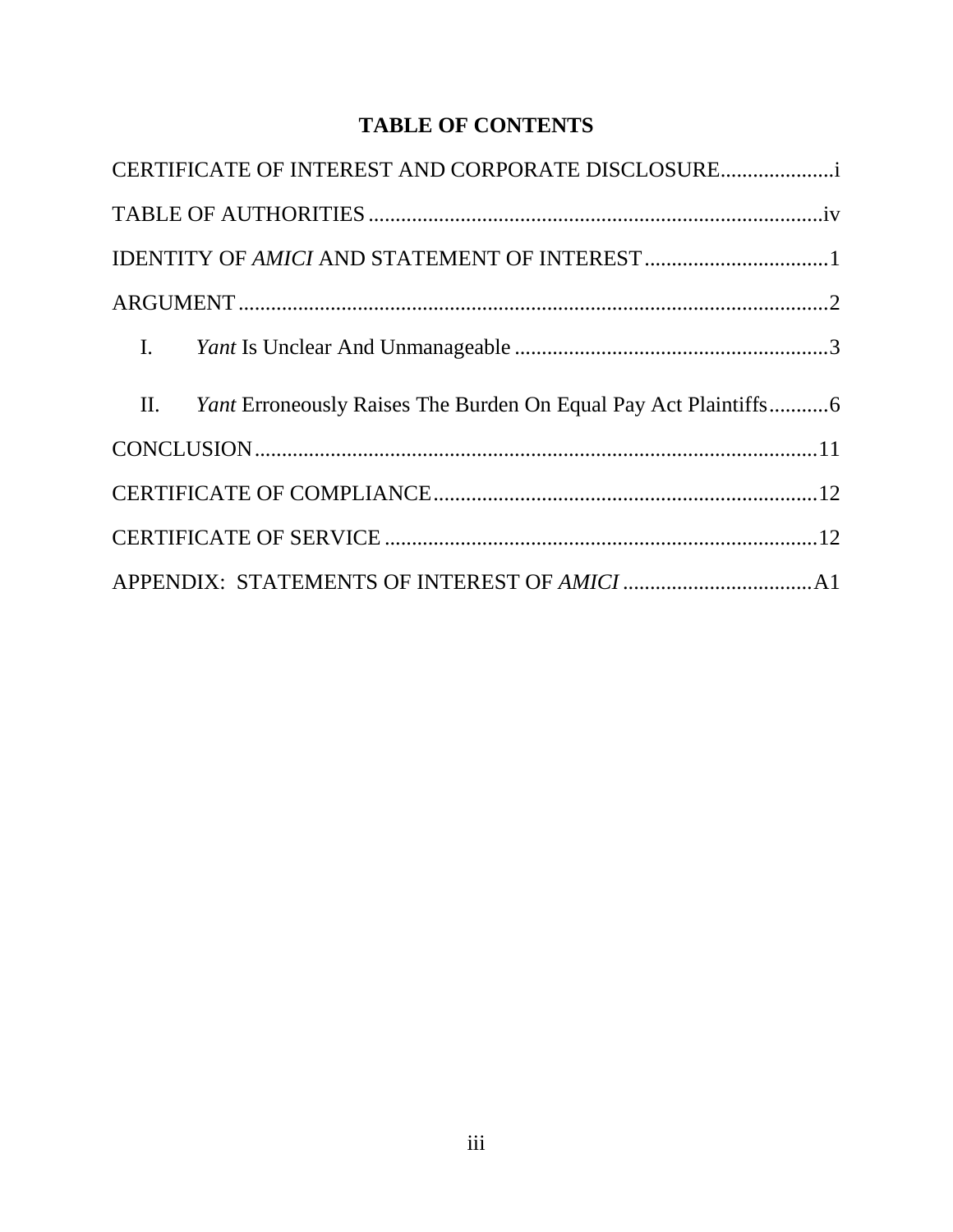# **TABLE OF AUTHORITIES**

# **CASES**

| ABB Turbo Sys. AG v. Turbousa, Inc.,     |  |
|------------------------------------------|--|
|                                          |  |
| Ashcroft v. Iqbal,                       |  |
|                                          |  |
| Bell Atlantic Corp. v. Twombly,          |  |
|                                          |  |
| Branch v. United States,                 |  |
|                                          |  |
| Brooks v. United States,                 |  |
|                                          |  |
| Cline v. Catholic Diocese of Toledo,     |  |
|                                          |  |
| Corning Glass Works v. Brennan,          |  |
|                                          |  |
| Davis v. Prison Health Servs.,           |  |
|                                          |  |
| $EEOC v.$ Port Auth. of N.Y. & N.J.,     |  |
|                                          |  |
| Gordon v. U.S. Capitol Police,           |  |
|                                          |  |
| Jordan v. United States,                 |  |
|                                          |  |
| Ledbetter v. Goodyear Tire & Rubber Co., |  |
|                                          |  |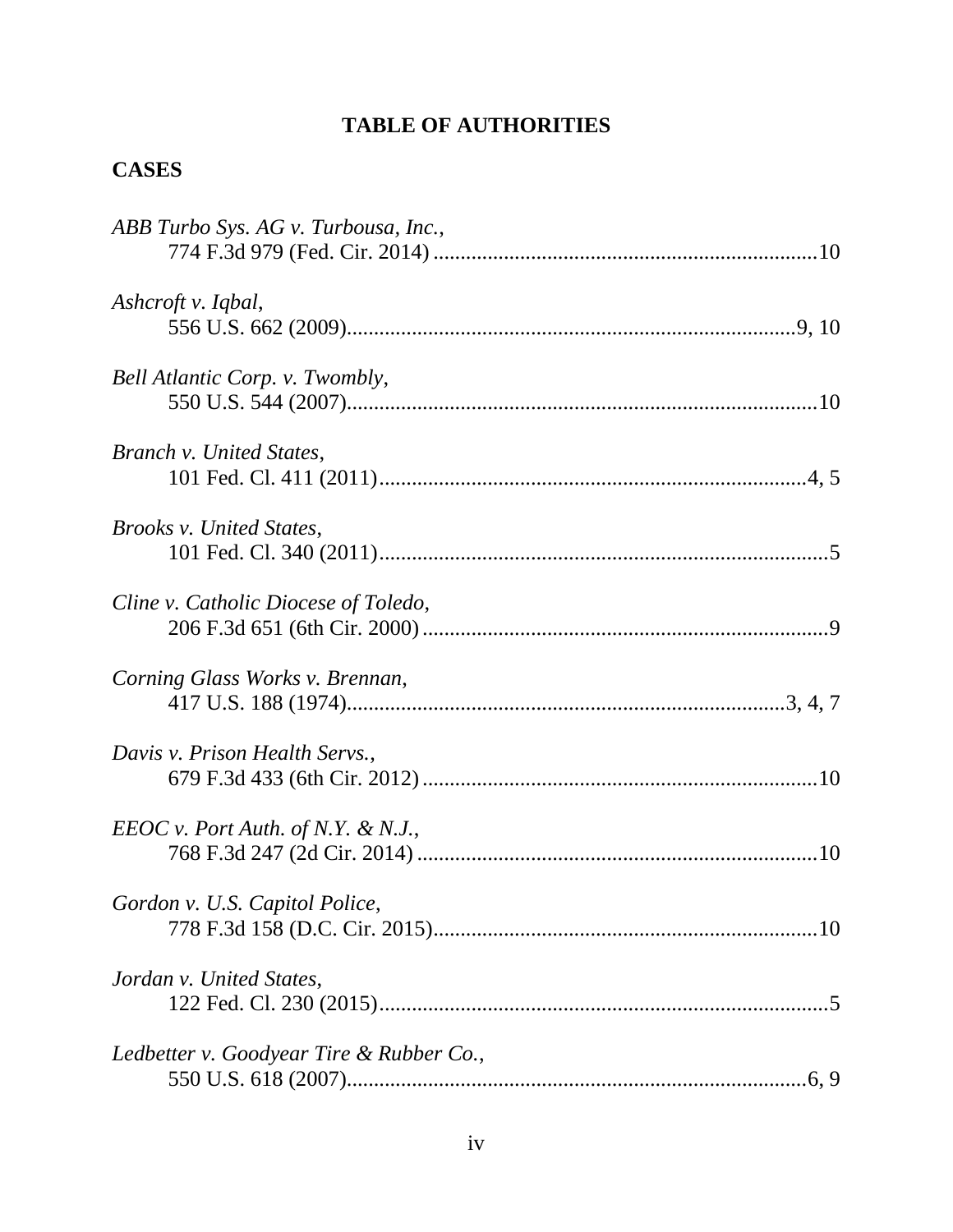| Martin v. United States,                  |
|-------------------------------------------|
| Reeves v. Sanderson Plumbing Prod., Inc., |
| St. Mary's Honor Ctr. v. Hicks,           |
| Swierkiewicz v. Sorema N.A.,              |
| Tex. Dep't of Cmty. Affairs v. Burdine,   |
| Thompson v. City of Waco,                 |
| Washington Cty. v. Gunther,               |
| Yant v. United States,                    |
|                                           |

# **STATUTES**

# **SECONDARY SOURCES**

| Am. Ass'n of Univ. Women, The Simple Truth about the Gender Pay Gap, at   |  |
|---------------------------------------------------------------------------|--|
| https://www.aauw.org/research/the-simple-truth-about-the-gender-pay-gap 1 |  |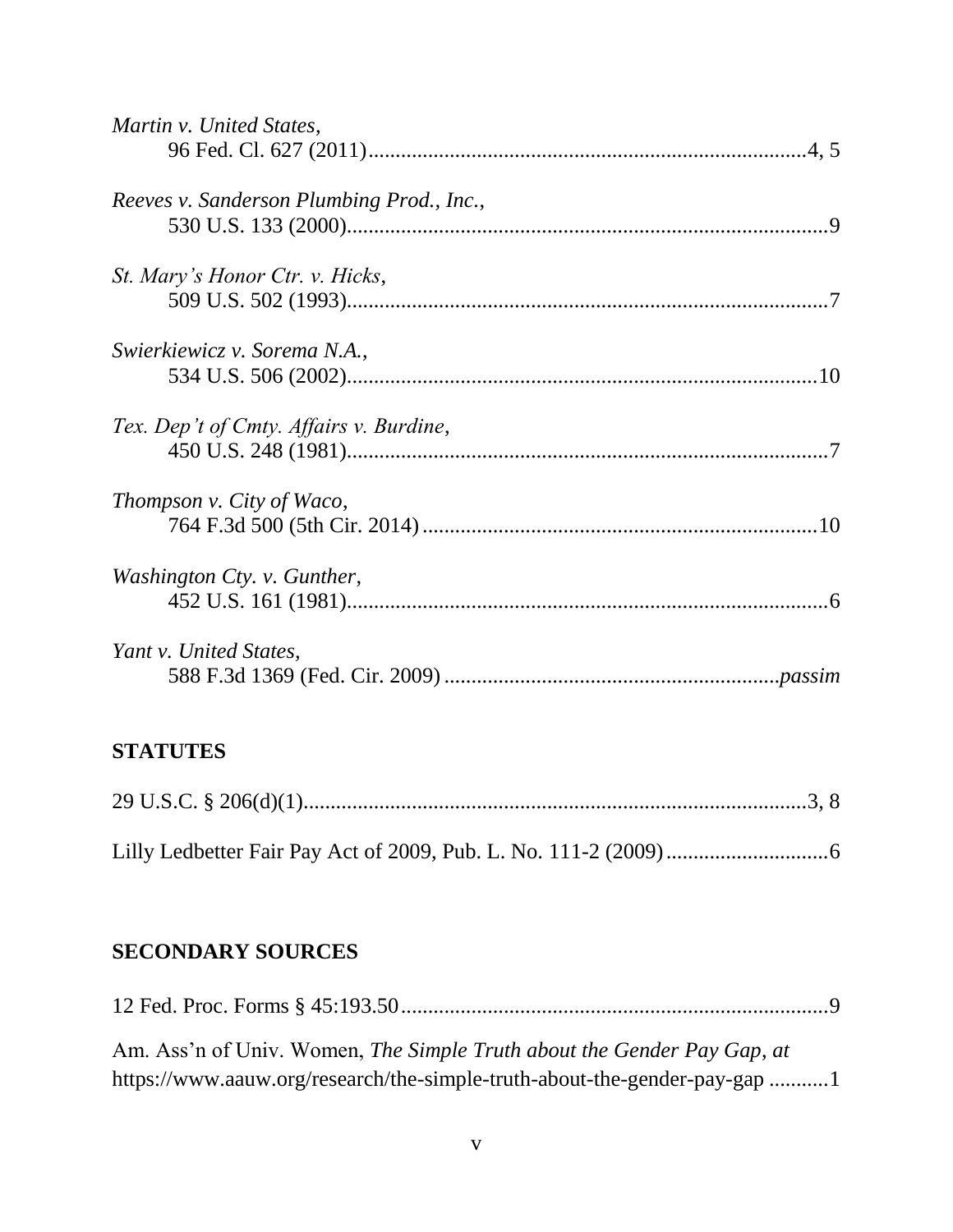Black's Law Dictionary, "Prima facie," https://thelawdictionary.org/prima-facie...7

Hegewisch & Williams-Baron, *Fact Sheet: The Gender Wage Gap: 2017 Earnings Differences by Race and Ethnicity*, Inst. for Women's Policy Res. (Mar. 7, 2018), https://iwpr.org/wp-content/uploads/2018/03/C464\_Gender-Wage-Gap-2.pdf........2

Inst. for Women's Policy Res., *Fact Sheet: The Gender Wage Gap by Occupation* (Apr. 2012), https://iwpr.org/wp-content/uploads/wpallimport/files/iwprexport/publications/C350a%20FINAL%20%2004%2016%2012.pdf...........................

Nat'l Women's Law Ctr., *The Wage Gap: The Who, How, Why, and What To Do*, *available at* https://nwlc.org/resources/the-wage-gap-the-who-how-why-and-whatto-do ...........................................................................................................................1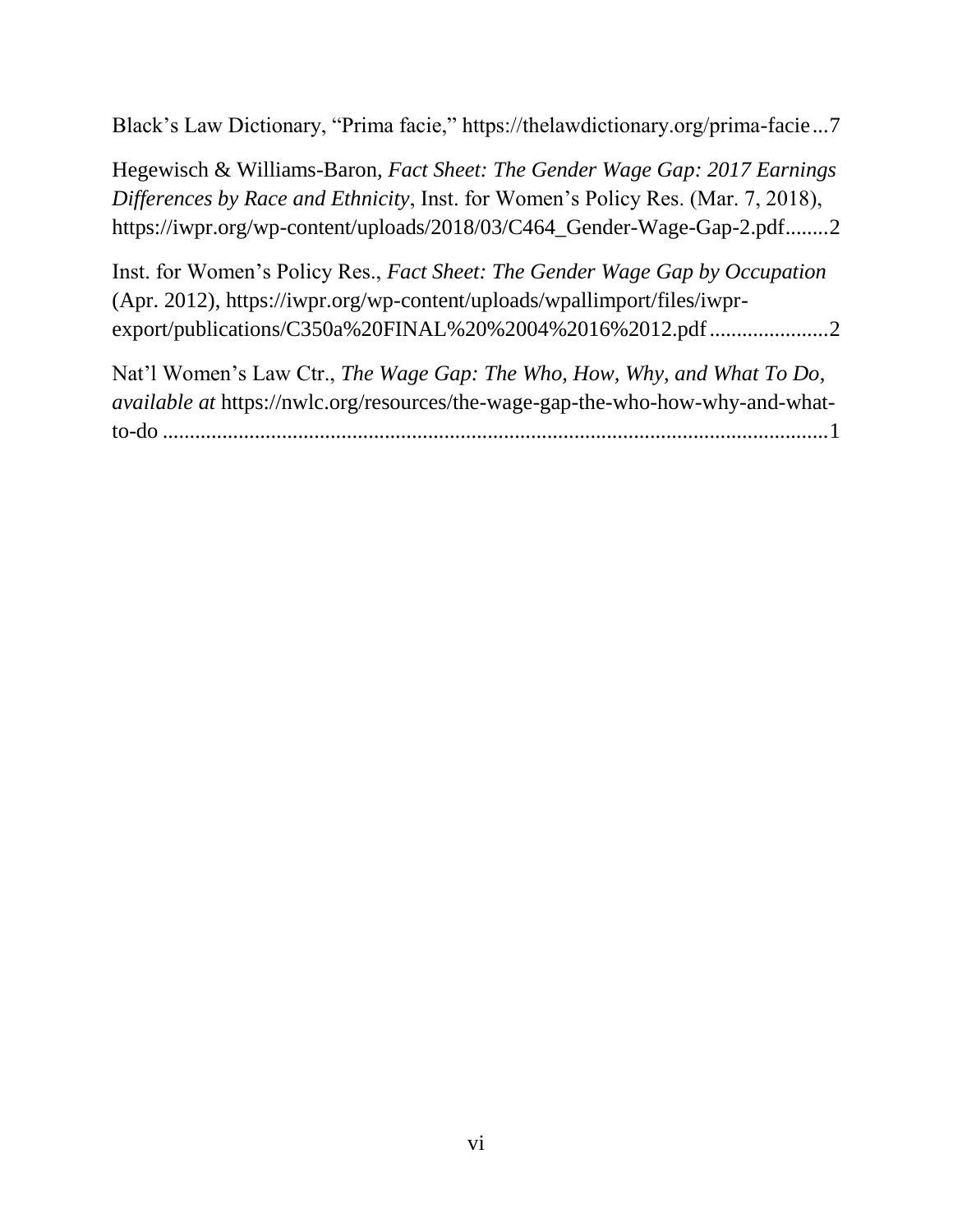#### **IDENTITY OF** *AMICI* **AND STATEMENT OF INTEREST**

*Amicus* American Civil Liberties Union (ACLU) is a nationwide, nonprofit, nonpartisan membership organization with over 1.3 million members dedicated to the principles of liberty and equality embodied in the Constitution and our nation's civil rights laws. *Amicus* American Civil Liberties Union of the District of Columbia is the ACLU affiliate serving Washington, D.C., with more than 15,000 members. *Amicus* American Civil Liberties Union of Arkansas has approximately 9,000 members and supporters throughout Arkansas. The ACLU, through its Women's Rights Project, and its affiliates have long been leaders in legal advocacy aimed at ensuring women's full equality in our society including in the workplace. Additional *amici* are listed in the Appendix.<sup>1</sup>

As the petition for rehearing en banc explains, the Equal Pay Act (EPA) is a cornerstone of the legal framework protecting women from sex-based inequality and helping to narrow the persistent wage gap between workers of different sexes. More than 50 years after the EPA's passage, the gender wage gap persists: on average, women earn just 80 cents for every dollar earned by men.<sup>2</sup> This disparity is even

 $\overline{a}$ 

<sup>1</sup> No party has authored this brief in whole or in part, and no one other than *amici*, its members, or counsel has paid for the preparation or submission of this brief. <sup>2</sup> *See* Nat'l Women's Law Ctr., *The Wage Gap: The Who, How, Why, and What To Do*, *available at* https://nwlc.org/resources/the-wage-gap-the-who-how-why-andwhat-to-do; Am. Ass'n of Univ. Women, *The Simple Truth about the Gender Pay Gap*, *at* https://www.aauw.org/research/the-simple-truth-about-the-gender-pay-gap.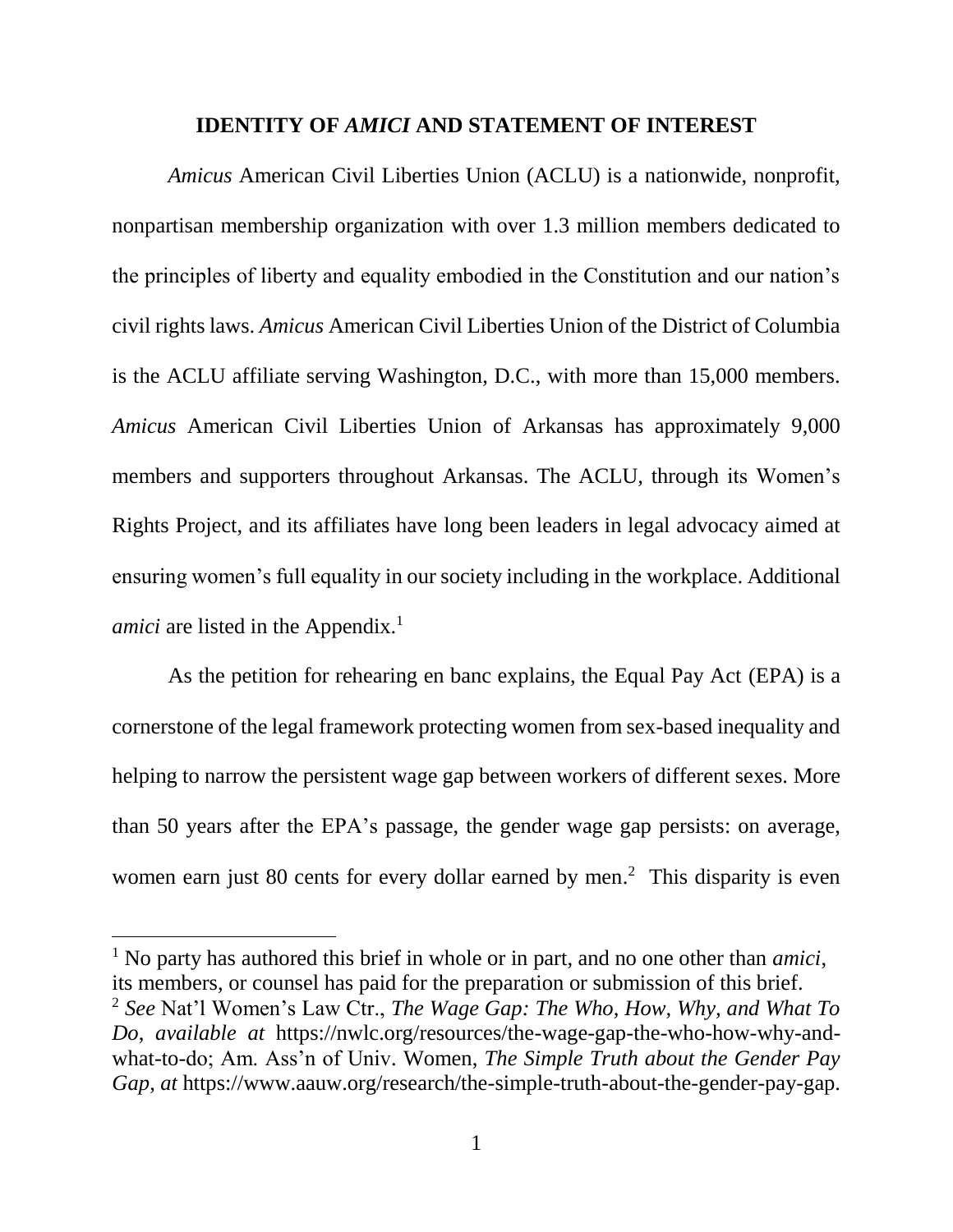more pronounced for female workers of color.<sup>3</sup> Although employers no longer maintain expressly sex-segregated pay scales, research reflects that they continue to pay women less than men who hold the same job, whatever the field — from nursing to technology to automotive — and regardless of whether they are in a subordinate, managerial, or executive role.<sup>4</sup> Accordingly, decisions such as *Yant v. United States*, 588 F.3d 1369 (Fed. Cir. 2009), and the panel's decision here, which impose a difficult and unnecessary burden on EPA plaintiffs, are of grave concern to *amici*.

An unopposed motion for leave to file accompanies this brief. Fed. R. App. P.  $29(b)(2)$ .

#### **ARGUMENT**

The Petition for Rehearing ably demonstrates how *Yant*'s engrafting an extra requirement onto the prima facie case for an EPA violation contravenes the statute, the Supreme Court's governing interpretation, and the positions of five other circuits. These flaws alone warrant rehearing en banc.

But the problems with *Yant* do not end there. *Yant* is also unworkable and confusing. The requirement it adds is unclear: *Yant* demands that to establish a prima

<sup>3</sup> Hegewisch & Williams-Baron, *Fact Sheet: The Gender Wage Gap: 2017 Earnings Differences by Race and Ethnicity*, Inst. for Women's Policy Res. (Mar. 7, 2018), *at* 2, https://iwpr.org/wp-content/uploads/2018/03/C464\_Gender-Wage-Gap-2.pdf. 4 Inst. for Women's Policy Res., *Fact Sheet: The Gender Wage Gap by Occupation* (Apr. 2012), at 1-4, https://iwpr.org/wp-content/uploads/wpallimport/files/iwprexport/publications/C350a%20FINAL%20%2004%2016%2012.pdf.

 $\overline{a}$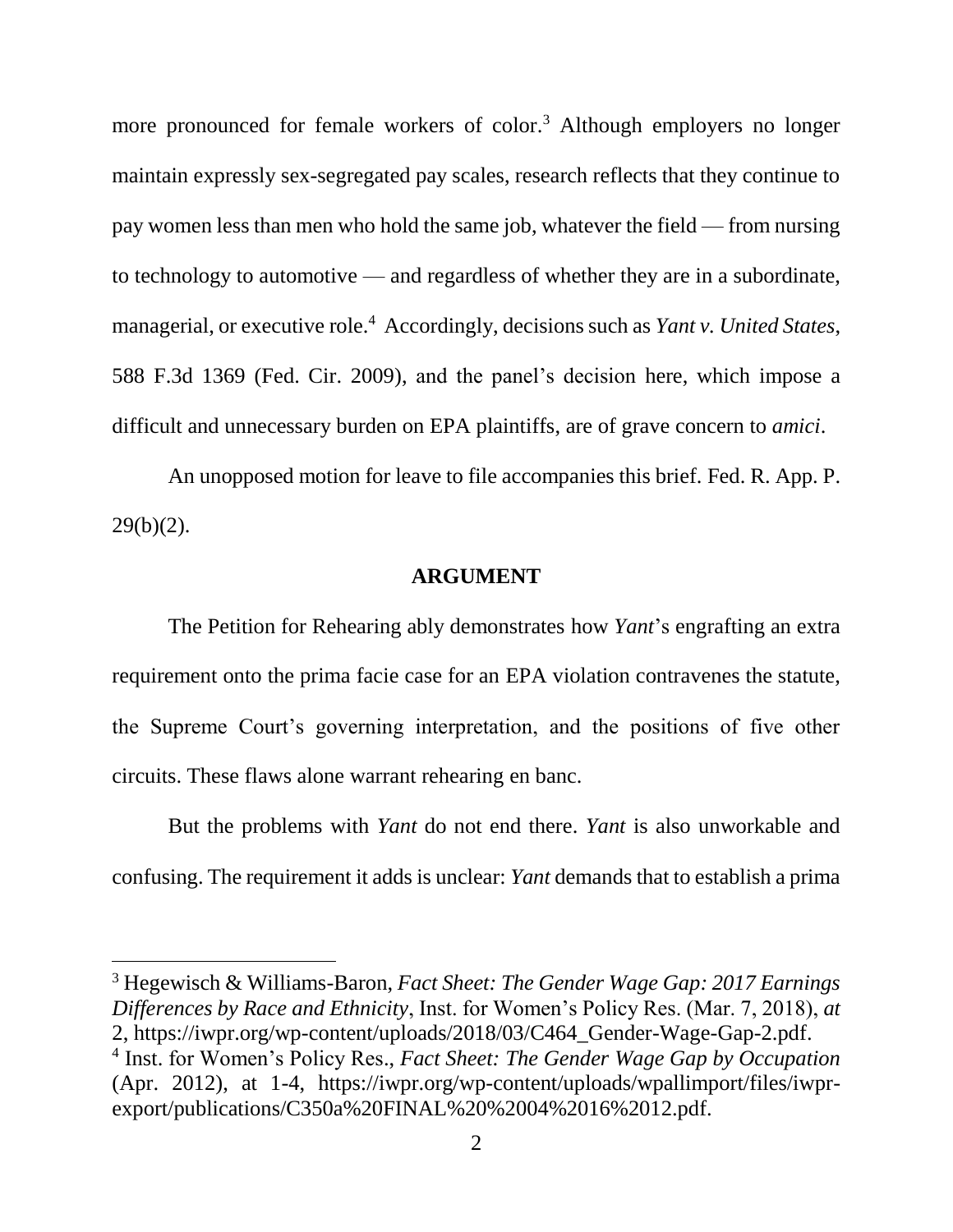facie case, plaintiffs must go beyond showing that women and men are paid differently for equal work and demonstrate something more — a "plus" factor that courts have struggled to define. And because this "plus" factor is a requirement of the prima facie case, *Yant* appears to require an EPA plaintiff to *plead* more than she needs to *prove* to win her case. The Court in *Yant* may have imposed this additional requirement on the assumption that EPA jurisprudence is akin to that of Title VII, but the two statutes are differently designed and require different showings.

The Court should grant rehearing en banc and overrule *Yant*'s erroneous interpretation of the Equal Pay Act.

### **I.** *Yant* **Is Unclear And Unmanageable.**

The element that *Yant* added to the requirements of the EPA prima facie case is of uncertain content and consequently has created confusion for trial courts. *Yant* recites the elements of the prima facie case laid out by the Supreme Court based on the plain language of the statute: "plaintiffs 'must show that an employer pays different wages to employees of opposite sexes "for equal work on jobs the performance of which requires equal skill, effort, and responsibility, and which are performed under similar working conditions." ' " 588 F.3d at 1372 (quoting *Corning Glass Works v. Brennan*, 417 U.S. 188, 195 (1974), which in turn quotes 29 U.S.C. § 206(d)(1)). *Yant* goes on, however, to require something more: without acknowledging that it is adding a new requirement, *Yant* demands that the plaintiff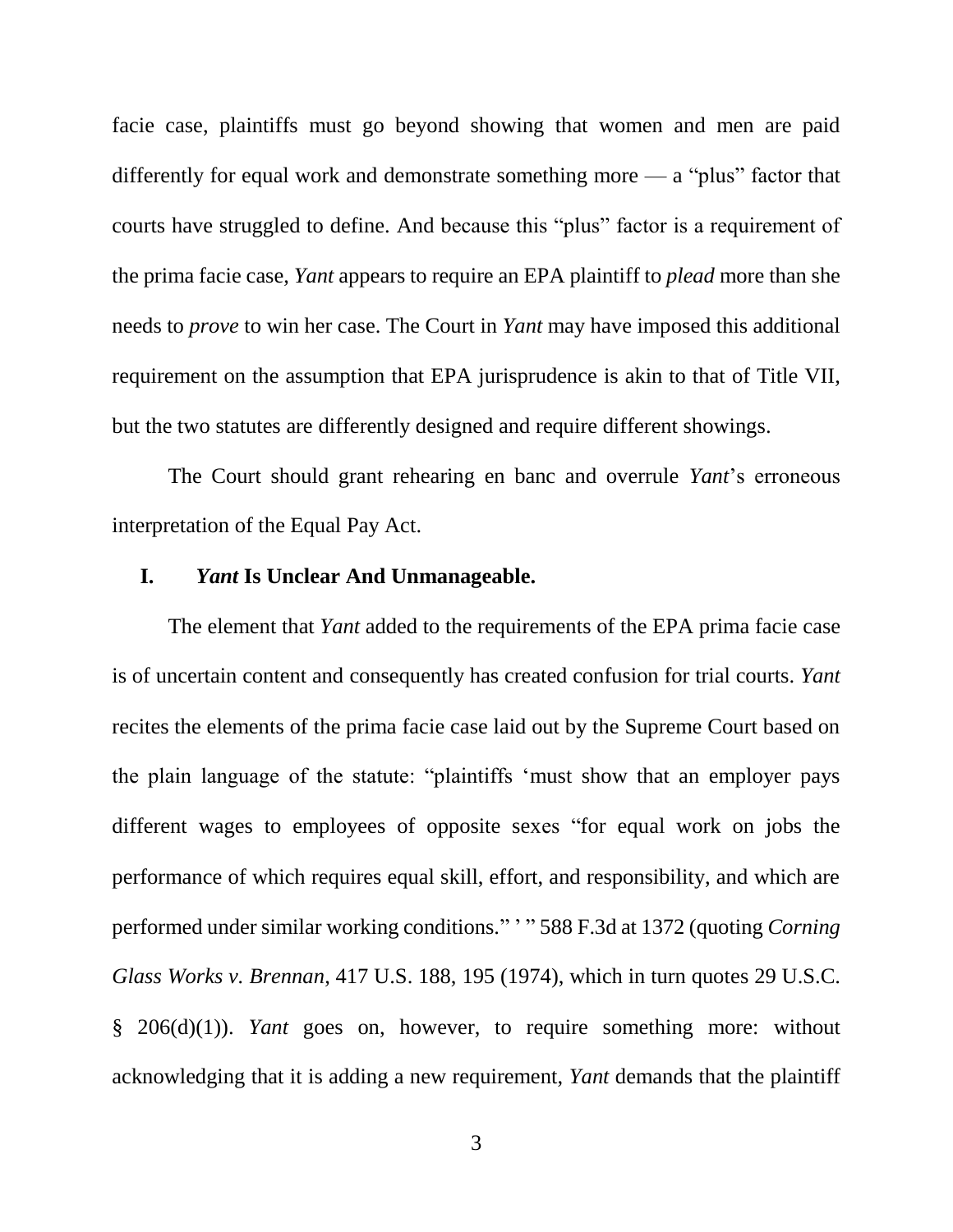must also make "a showing that discrimination based on sex exists or at one time existed." *Id.* at 1373. Although *Yant* acknowledges that EPA plaintiffs are not required to prove intent to discriminate and claims not to impose such a requirement, *see id.*, the decision never explains what its new requirement means or how it might be satisfied in practice.

As the petition for rehearing demonstrates, saddling EPA plaintiffs with an additional element to prove disrupts the statutory design by misallocating to the plaintiff the ultimate burden to show not only that a pay differential exists but also its cause. The statute, by its terms, places the burden of explaining the disparity squarely on defendants, by requiring them to prove that the real reason for any difference is gender-neutral. *See* Pet. for Reh'g 4-9. Requiring a plaintiff to anticipatorily rebut an affirmative defense as part of her prima facie case is thus contrary to the statute's terms and in tension with its "broadly remedial" purpose. *Corning Glass*, 417 U.S. at 208.

An independent problem is that the nature of the plaintiff's additional burden under *Yant* has never been defined. The result has been confusion. Thus, for instance, *Branch v. United States*, 101 Fed. Cl. 411 (2011), applied the *Yant* "plus" factor independently of the other elements of the EPA prima facie case set forth in *Corning Glass*, *see id.* at 415, whereas the court in *Martin v. United States*, 96 Fed. Cl. 627 (2011), applied only the statutory elements identified by the Supreme Court in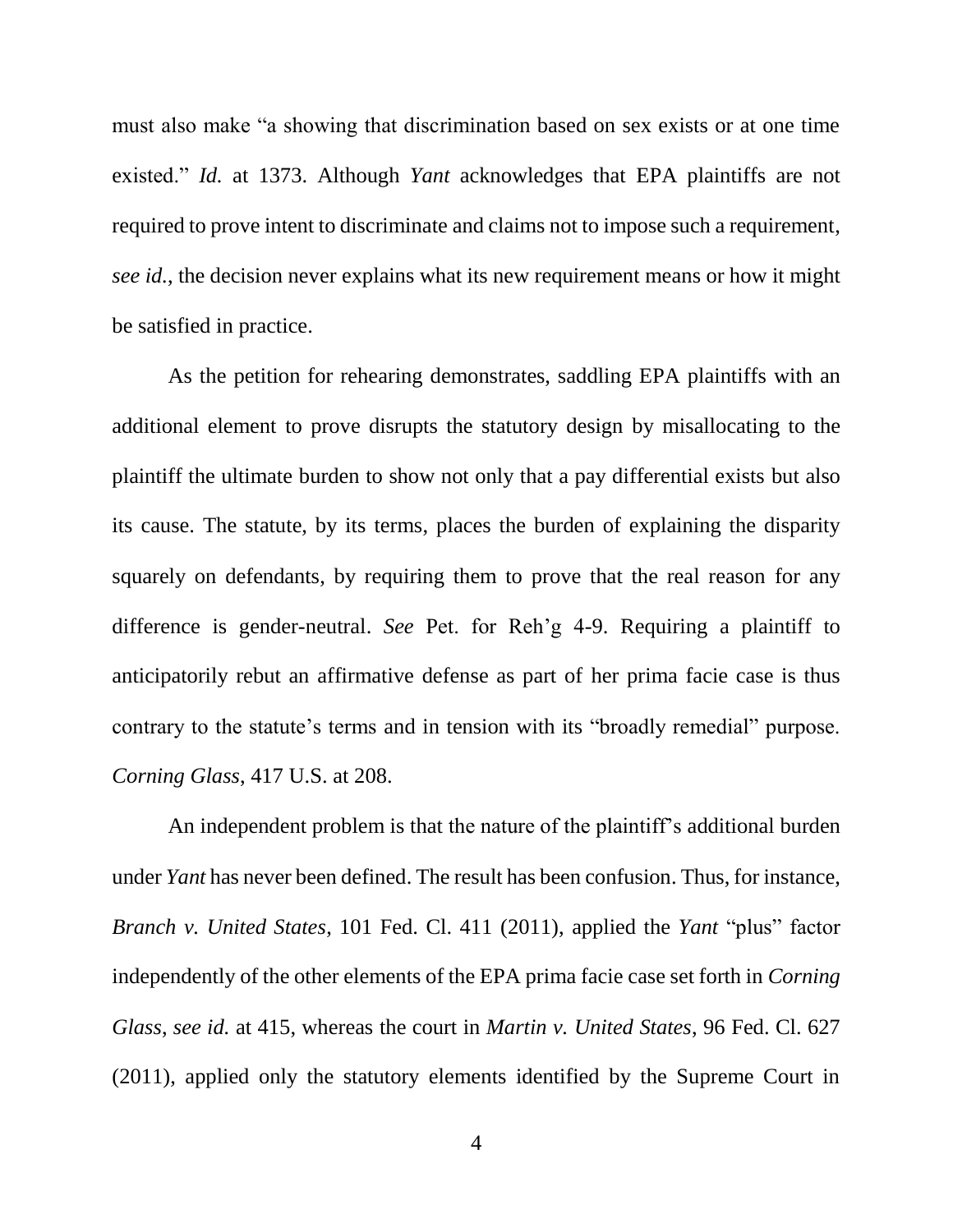*Corning Glass* and, while citing *Yant*, did not ask whether the plaintiff had shown "discrimination based on sex." *See id.* at 631. In *Brooks v. United States*, 101 Fed. Cl. 340 (2011), the court distinguished *Yant* on its facts but nonetheless felt it necessary to hedge that "even if the Federal Circuit meant to impose a new requirement of evidential proof of gender discrimination on an [EPA] claim, the result here would remain the same" because the defendant had established the affirmative defense. *Id.* at 346 n.9. Looking back at *Branch*, *Martin*, and *Brooks*, the court in *Jordan v. United States*, 122 Fed. Cl. 230, 243 n.27 (2015), contrasted what it characterized as two opposing views of *Yant* — all within decisions of the Court of Claims since 2009. And the panel decision in this case never says what *Yant*'s requirement of "discrimination based on sex" means — only that Drs. Gordon and Maxwell have not met it and that it cannot be inferred from the "statutory elements of the prima facie case," i.e., unequal pay for equal work. Pet. Addendum 9-10.

Additionally, to the extent the additional requirement added by *Yant* has been injected with any meaning, it is suspiciously similar to the intent requirement that *Yant* itself claimed not to impose. In particular, when the Court of Claims applied *Yant* in *Branch*, the court ruled against the plaintiff at least in part because the plaintiff did not show that government action in favor of an employee of the opposite sex was "due to her gender." 101 Fed. Cl. at 415. If that language is understood to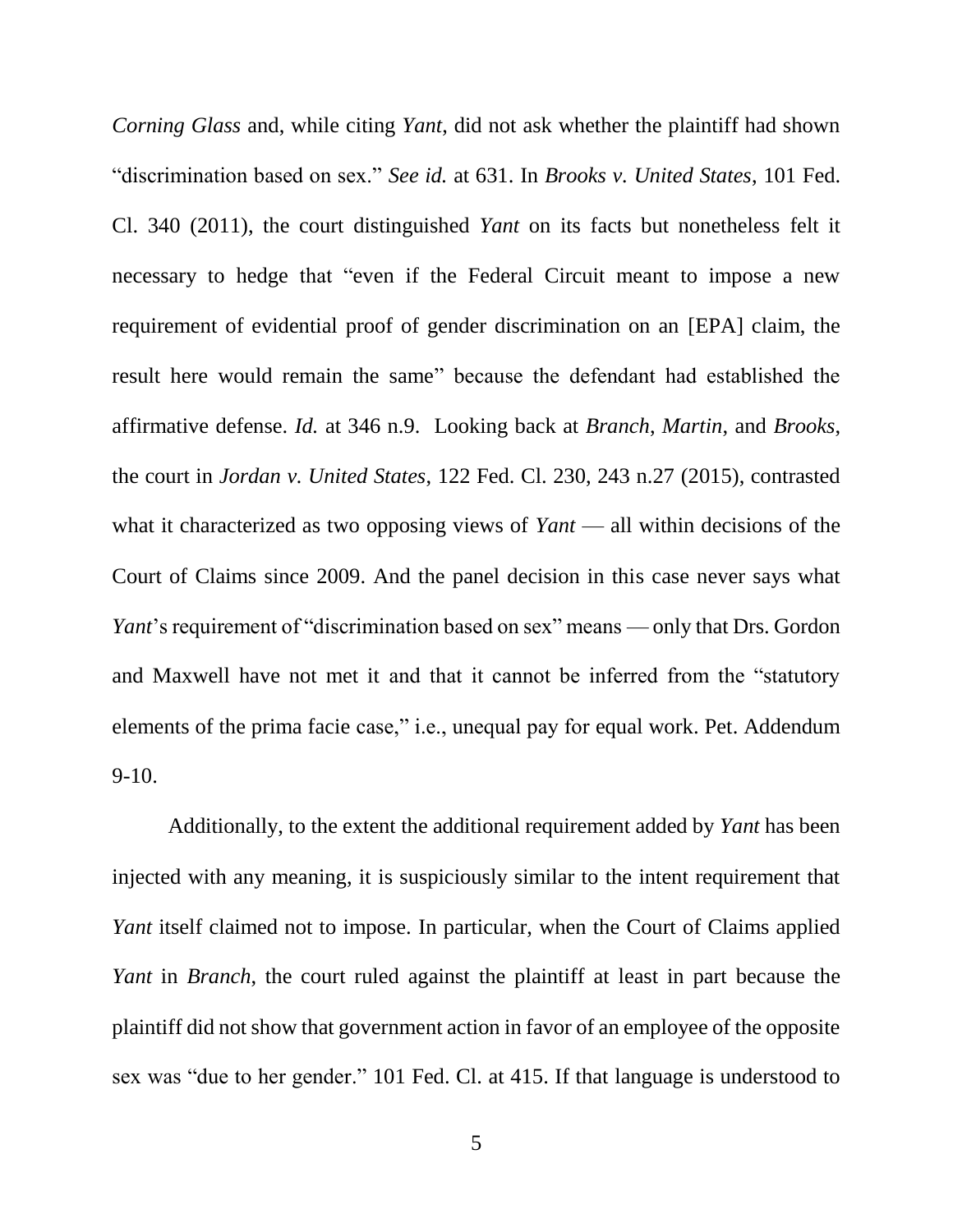mean intentional discrimination — and if it doesn't mean that, then it is difficult to ascribe *any* meaning to it — then *Yant* flies in the face of the Supreme Court's clear admonition that the EPA "does not require … proof of intentional discrimination." *Ledbetter v. Goodyear Tire & Rubber Co.*, 550 U.S. 618, 640 (2007), *superseded by statute on other grounds*, Lilly Ledbetter Fair Pay Act of 2009, Pub. L. No. 111-2 (2009).

The confusion *Yant* has generated and its application in conflict with Supreme Court precedent both weigh strongly in favor of reconsidering it.

### **II.** *Yant* **Erroneously Raises The Burden On Equal Pay Act Plaintiffs.**

*Yant*'s addition of a requirement that an EPA plaintiff show "that discrimination based on sex exists or at one time existed" as part of her prima facie case both blurs the line between EPA and Title VII jurisprudence and has broad and troubling implications for employees' access to justice.

*First*, the court in *Yant* appears to have conflated the burden-shifting frameworks of the EPA and Title VII and as a result wrongly imported aspects of the latter into the former, in spite of the Supreme Court's recognition that the EPA and Title VII were "designed differently." *Washington Cty. v. Gunther*, 452 U.S. 161, 170 (1981). In EPA cases, a plaintiff bears merely a burden of *production* that is, of showing unequal pay between the sexes for equal work — whereas the defendant bears the burden of *persuasion* that the difference is due to a sex-neutral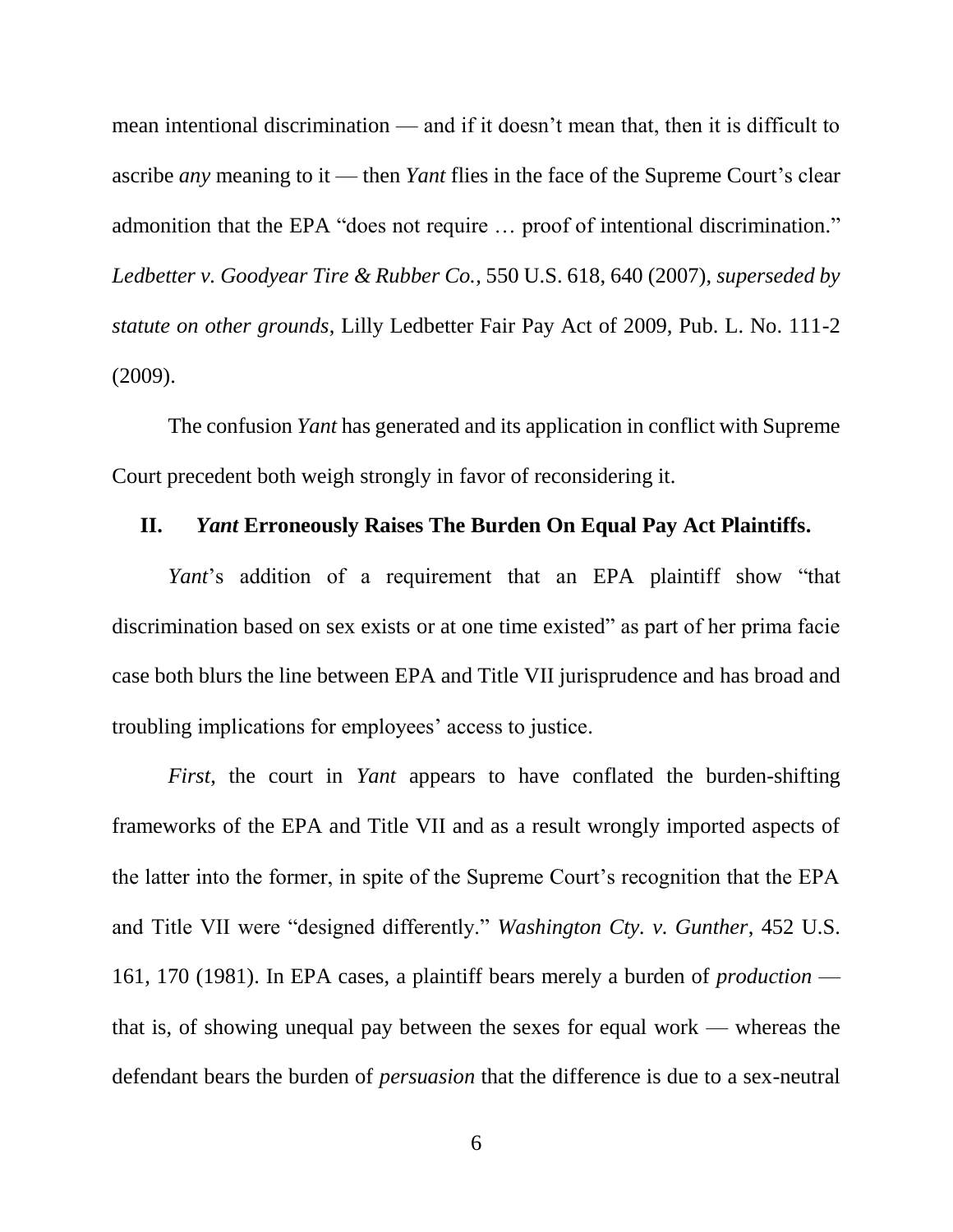reason. *See Corning Glass Works*, 417 U.S. at 195–96. By contrast, under the *McDonnell Douglas* framework that applies in Title VII cases, the plaintiff makes out a prima facie case only when she "prove[s] by a preponderance of the evidence that she applied for an available position for which she was qualified, but was rejected *under circumstances which give rise to an inference of unlawful discrimination*." *Tex. Dep't of Cmty. Affairs v. Burdine*, 450 U.S. 248, 253 (1981) (emphasis added). <sup>5</sup> Thus, whereas the EPA plaintiff's showing of unequal pay for equal work shifts to the employer the burden of *disproving* discrimination, the Title VII plaintiff at all times retains the burden of *proving* discrimination. *See St. Mary's Honor Ctr. v. Hicks*, 509 U.S. 502, 507 (1993).

*Yant*'s extra-statutory and muddled addition to the EPA plaintiff's prima facie case forces her to clear hurdles applicable to a plaintiff with a different cause of action under an entirely different statutory scheme. Instead of proving just unequal pay for equal work, an EPA plaintiff under *Yant* must make some unspecified kind of "showing that discrimination based on sex exists or at one time existed." 588 F.3d

 $\overline{a}$ 

<sup>&</sup>lt;sup>5</sup> This use of "prima facie case" in Title VII law is not the standard use of that term. Normally, a plaintiff's prima facie showing is one that, *if proved and if not overcome by an affirmative defense*, would entitle her to judgment. "A litigating party is said to have a prima facie case when the evidence in his favor is sufficiently strong for his opponent to be called on to answer it." Black's Law Dictionary, "Prima facie," https://thelawdictionary.org/prima-facie.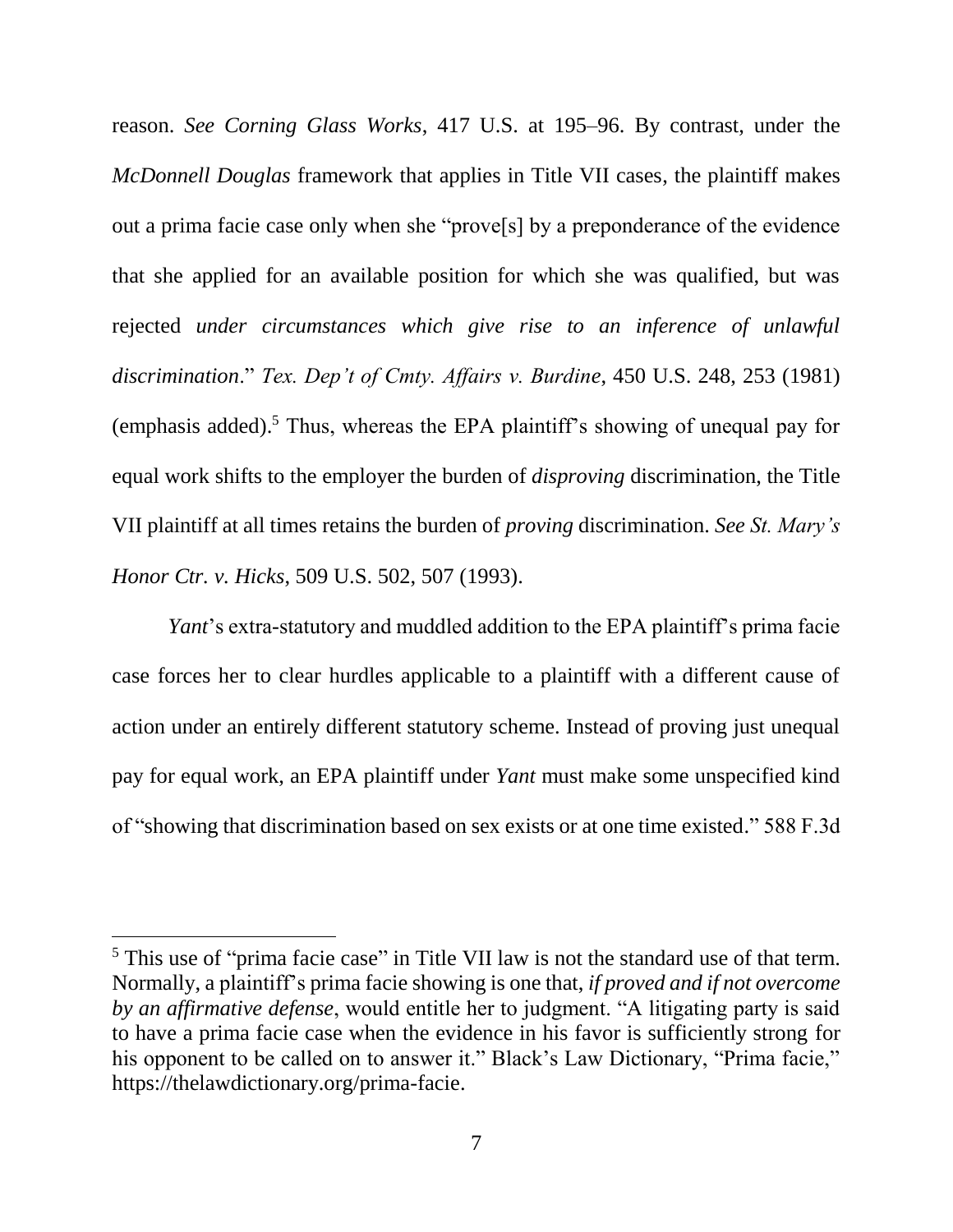at 1373. Thus, under *Yant*, this Court is making the EPA plaintiff jump higher to clear a statutory bar that Congress set lower.

*Second*, by requiring EPA plaintiffs to put forth this "plus" factor at summary judgment, *Yant* invites dismissal at the pleading stage based on a plaintiff's failure to allege plausibly in her complaint "that discrimination based on sex exists or at one time existed"— despite the fact that the statute never requires this showing to be pleaded *or* proved. The terms of the EPA make clear that discrimination is established where an employer "pay[s] wages to employees … at a rate less than the rate at which he pays wages to employees of the opposite sex … for equal work," 29 U.S.C. § 206(d)(1), unless the employer can prove its affirmative defense that the difference is based on merit, seniority, output, or some other sex-neutral factor. Accordingly, when female plaintiffs like Drs. Gordon and Maxwell show that they have been paid less than their male counterparts for work that is "equal" as understood by the statute (that is, requiring substantially equal skill, effort, and responsibility, and performed under similar conditions), they are entitled to win their EPA case, absent an affirmative showing by the employer that the discrepancy resulted from a factor unrelated to sex. Indeed, the federal model jury instructions explain that plaintiffs win if these elements are met — equal work, similar conditions, and a lower wage as compared with someone of a different sex —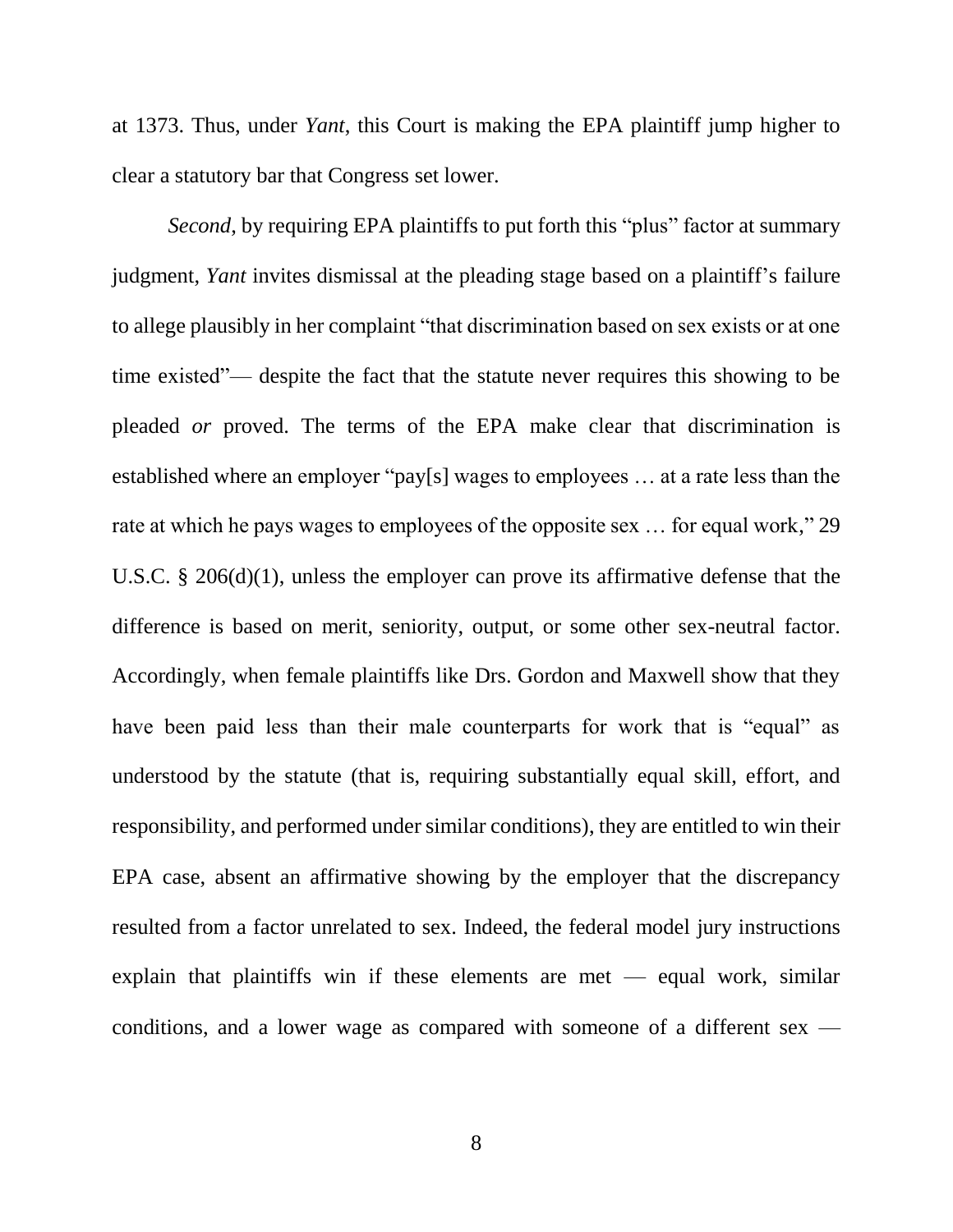without requiring a further finding of "discrimination based on sex." 12 Fed. Proc. Forms § 45:193.50.

Yet under *Yant*, plaintiffs making the same showing that the model jury instructions say is sufficient at trial could not only lose at summary judgment (as they did here) but also have their case thrown out on a motion to dismiss for failure to plead affirmatively that the pay differential is (or at one time was) "based on sex." Pleading such a fact plausibly is particularly difficult in light of the information asymmetry between employees and employers. *See Reeves v. Sanderson Plumbing Prod., Inc.*, 530 U.S. 133, 141 (2000) ("There will seldom be 'eyewitness' testimony as to the employer's mental processes." (citation and internal quotation marks omitted)); *Cline v. Catholic Diocese of Toledo*, 206 F.3d 651, 665 (6th Cir. 2000) (noting "the disparity in access to information between employee and employer regarding the employer's true motives for making the challenged employment decision" (citation and internal quotation marks omitted)). It is the employer who is likely to know the reason for setting wage rates; indeed, employees have trouble discovering that a wage disparity exists, let alone the reason for it. *See Ledbetter*, 550 U.S. at 650 (Ginsburg, J., dissenting). If this Court requires EPA plaintiffs to explain pay disparities by pleading reasons that are no more than guesses, they are vulnerable to dismissal prior to discovery. *See Ashcroft v. Iqbal*, 556 U.S. 662, 678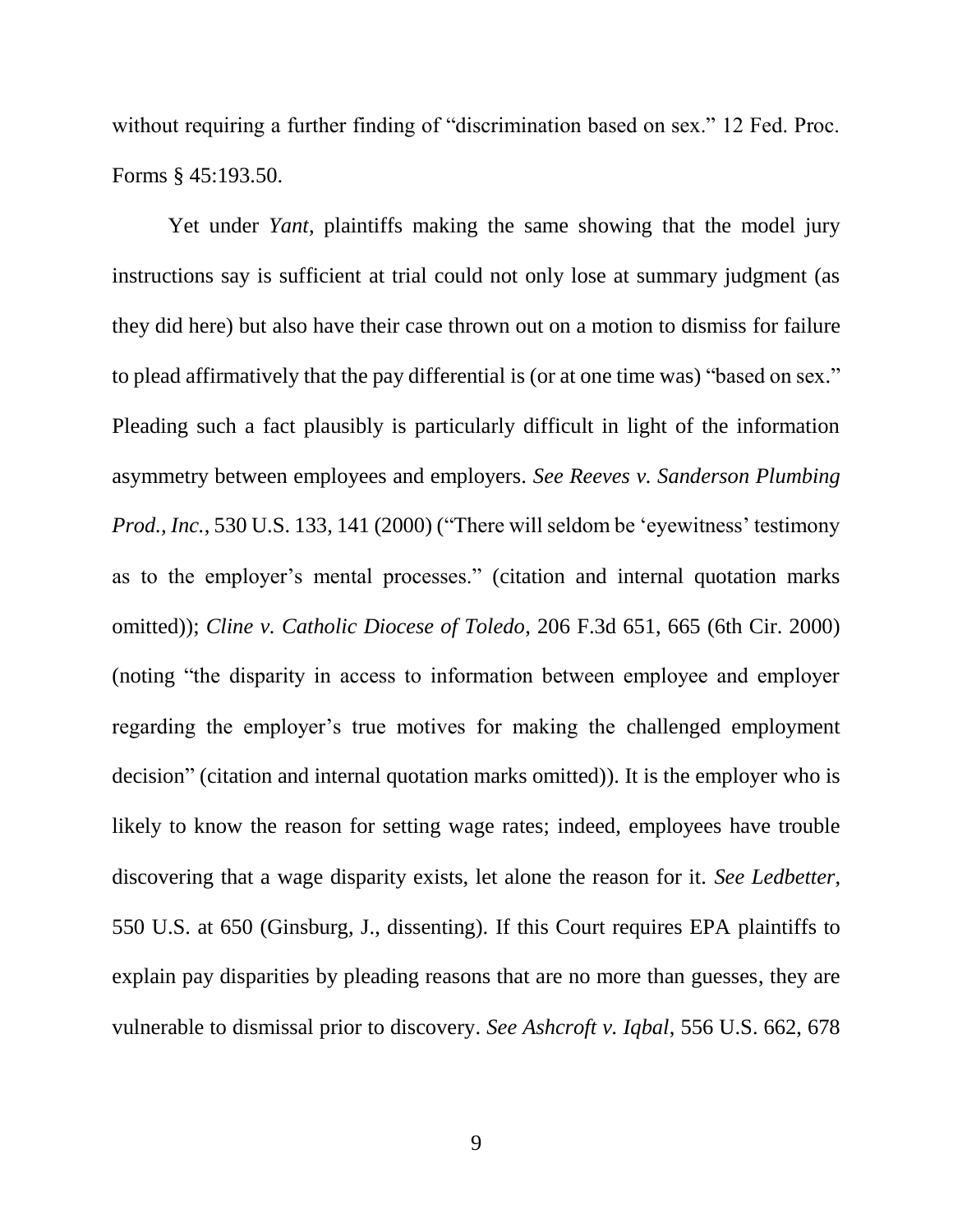(2009) (explaining that the plausibility showing "asks for more than a sheer possibility that a defendant has acted unlawfully").

It is black-letter law that a plaintiff is not required to rebut an affirmative defense in her pleadings. *See, e.g., ABB Turbo Sys. AG v. Turbousa, Inc.*, 774 F.3d 979, 985 (Fed. Cir. 2014). Closely related, the Supreme Court and several courts of appeals have rightly found it "incongruous to require a plaintiff, in order to survive a motion to dismiss, to plead more facts than he may ultimately need to prove to succeed on the merits." *Swierkiewicz v. Sorema N.A.*, 534 U.S. 506, 511-12 (2002); *accord Gordon v. U.S. Capitol Police*, 778 F.3d 158, 161–62 (D.C. Cir. 2015); *Thompson v. City of Waco*, 764 F.3d 500, 508 (5th Cir. 2014); *Davis v. Prison Health Servs.*, 679 F.3d 433, 440 (6th Cir. 2012).<sup>6</sup> Yet that is precisely the type of incongruity that *Yant* introduces into the law of this circuit. In introducing a nonstatutory requirement for EPA plaintiffs to show — affirmative "discrimination based on sex" — *Yant* encourages courts to dismiss EPA cases based on plaintiffs' failure plausibly to *plead* an element that they need never *prove*. The Court should rehear this case to correct this erroneous requirement that may result in the dismissal of meritorious cases.

 $\overline{\phantom{a}}$ 

<sup>6</sup> Courts have rightly rejected the suggestion that this element of *Swierkiewicz* was eclipsed by *Iqbal* or *Bell Atlantic Corp. v. Twombly*, 550 U.S. 544 (2007). *See Gordon*, 778 F.3d at 162; *EEOC v. Port Auth. of N.Y. & N.J.*, 768 F.3d 247, 254 (2d Cir. 2014).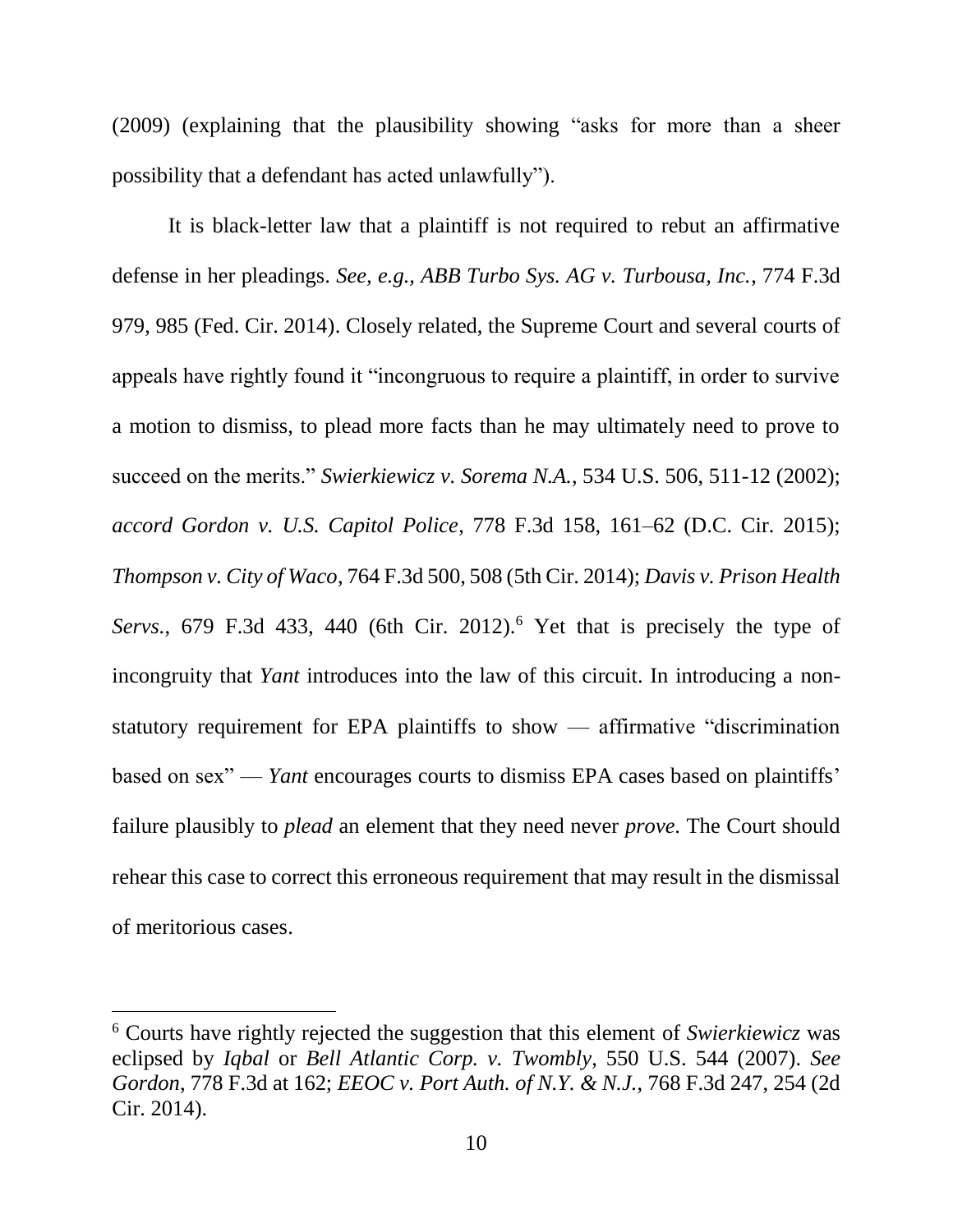### **CONCLUSION**

The Court should grant rehearing en banc to correct its erroneous precedent

interpreting the Equal Pay Act.

October 31, 2018 Respectfully submitted, (corrected version: Nov. 1, 2018)

/s/ Scott Michelman Scott Michelman Arthur B. Spitzer AMERICAN CIVIL LIBERTIES UNION FOUNDATION OF THE DISTRICT OF COLUMBIA 915 15th Street NW, Second Floor Washington, DC 20005 (202) 457-0800 smichelman@acludc.org aspitzer@acludc.org

Lenora M. Lapidus AMERICAN CIVIL LIBERTIES UNION FOUNDATION 125 Broad Street, 18th Floor New York, NY 10004 (212) 549-2664 llapidus@aclu.org

*Attorneys for Amici Curiae*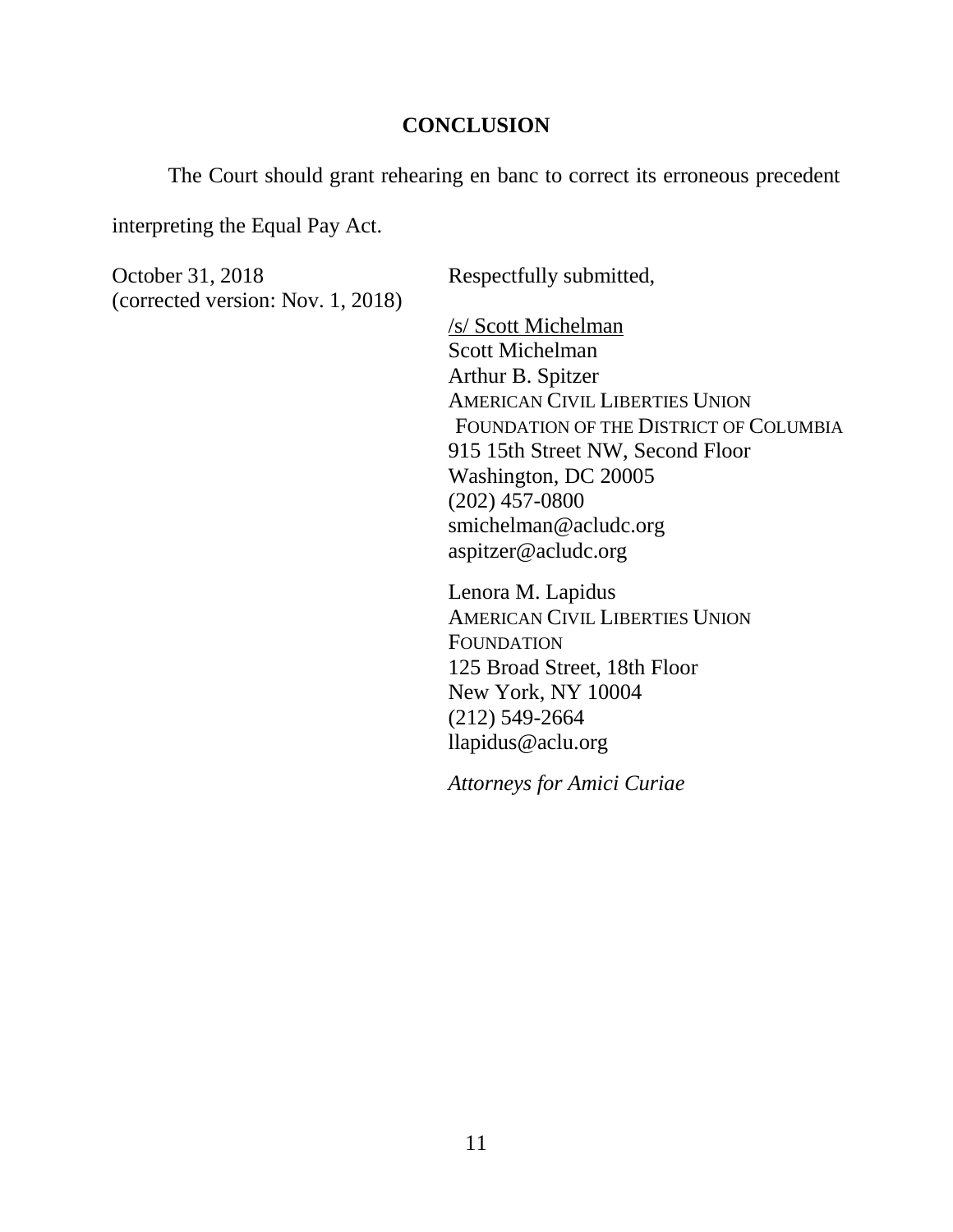### **CERTIFICATE OF COMPLIANCE WITH TYPE-VOLUME LIMITATION**

This brief complies with the type-volume limitation of Fed. R. App. P. 29(b)(4) and Fed. Cir. R. 35(g) because it contains 2,532 words, excluding parts of the brief exempted by Fed. R. App. P. 32(f) and Fed. Cir. R. 32(b).

/s/ Scott Michelman

## **CERTIFICATE OF SERVICE**

I certify that this brief was electronically filed on November 1, 2018 with the Clerk of the Court for the United States Court of Appeals for the Federal Circuit by using the appellate CM/ECF system. I certify that all participants in the case are required to be registered CM/ECF users and that service will therefore be accomplished by the appellate CM/ECF system.

/s/ Scott Michelman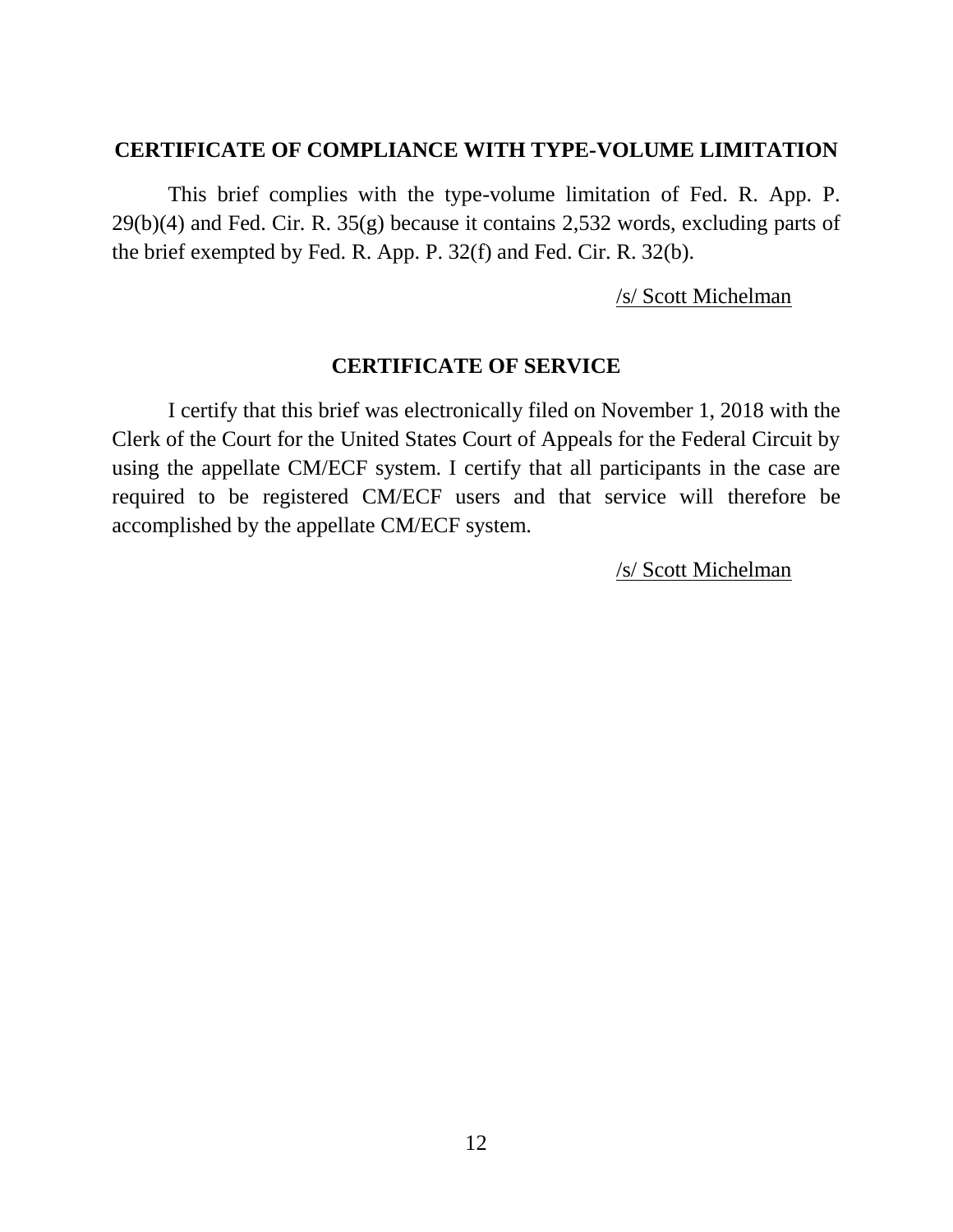#### **APPENDIX: STATEMENTS OF INTEREST OF** *AMICI*

**9to5, National Association of Working Women** is a 45-year-old national membership organization of women in low-wage jobs dedicated to achieving economic justice and ending all forms of discrimination. Our membership includes transgender individuals. 9to5 has a long history of supporting local, state, and national measures to combat discrimination. The outcome of this case will directly affect our members' and constituents' rights and economic well-being, and that of their families.

**American Association of University Women** ("AAUW") was founded in 1881 by like-minded women who had challenged society's conventions by earning college degrees. Since then it has worked to increase women's access to higher education and equal employment opportunities. Today, AAUW has more than 170,000 members and supporters, 1,000 branches, and 800 college and university partners nationwide. AAUW plays a major role in mobilizing advocates nationwide on AAUW's priority issues to advance gender equity. In adherence with its memberadopted Public Policy Priorities, AAUW supports equitable access and advancement in employment, pay equity, as well as vigorous enforcement of employment discrimination statutes.

**A Better Balance: The Work and Family Legal Center** is a national legal advocacy organization dedicated to promoting fairness and equality in the workplace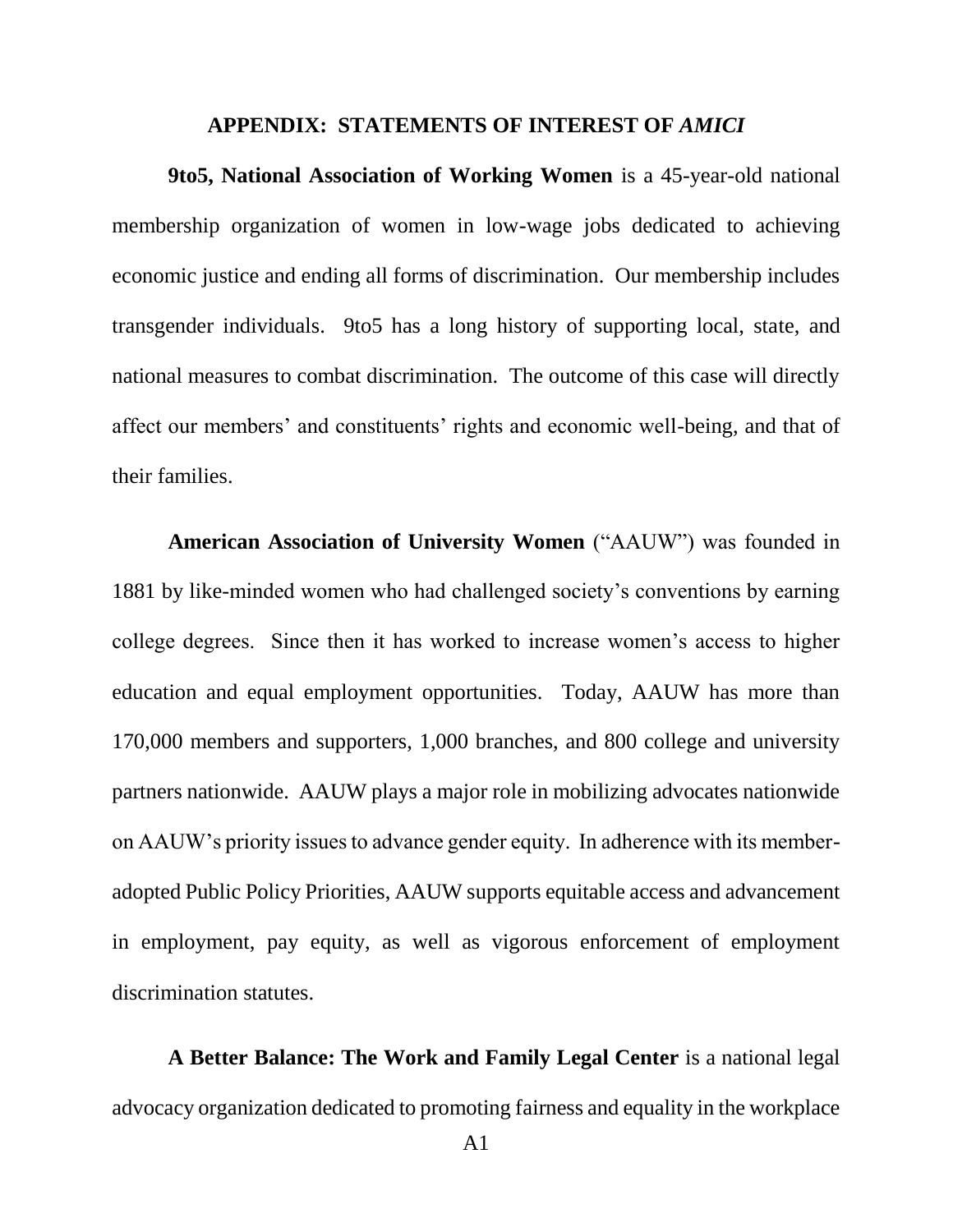and helping employees meet the conflicting demands of work and family. Through its legal clinic, A Better Balance provides direct services to low-income workers on a range of issues, including employment discrimination based on pregnancy and/or caregiver status. A Better Balance also advocates for policies that promote workplace equality and fair pay, including salary history legislation, fair scheduling laws, equal pay disclosure laws, and fair minimum wage laws.

The **California Women's Law Center** (CWLC) is a statewide, nonprofit law and policy center that breaks down barriers and advances the potential of women and girls through transformative litigation, policy advocacy and education. CWLC's issue priorities include gender discrimination, economic justice, violence against women, and women's health. Since its inception in 1989, CWLC has been on the frontlines of the fight to secure women's economic empowerment in California, including working to end practices that contribute to the gender wage gap and women in poverty.

The **Coalition of Labor Union Women** is a national membership organization based in Washington, D.C. with chapters throughout the country. Founded in 1974, it is the national women's organization within the labor movement that is leading the effort to empower women in the workplace, advance women in their unions, encourage political and legislative involvement, organize women workers into unions and promote policies that support women and working families.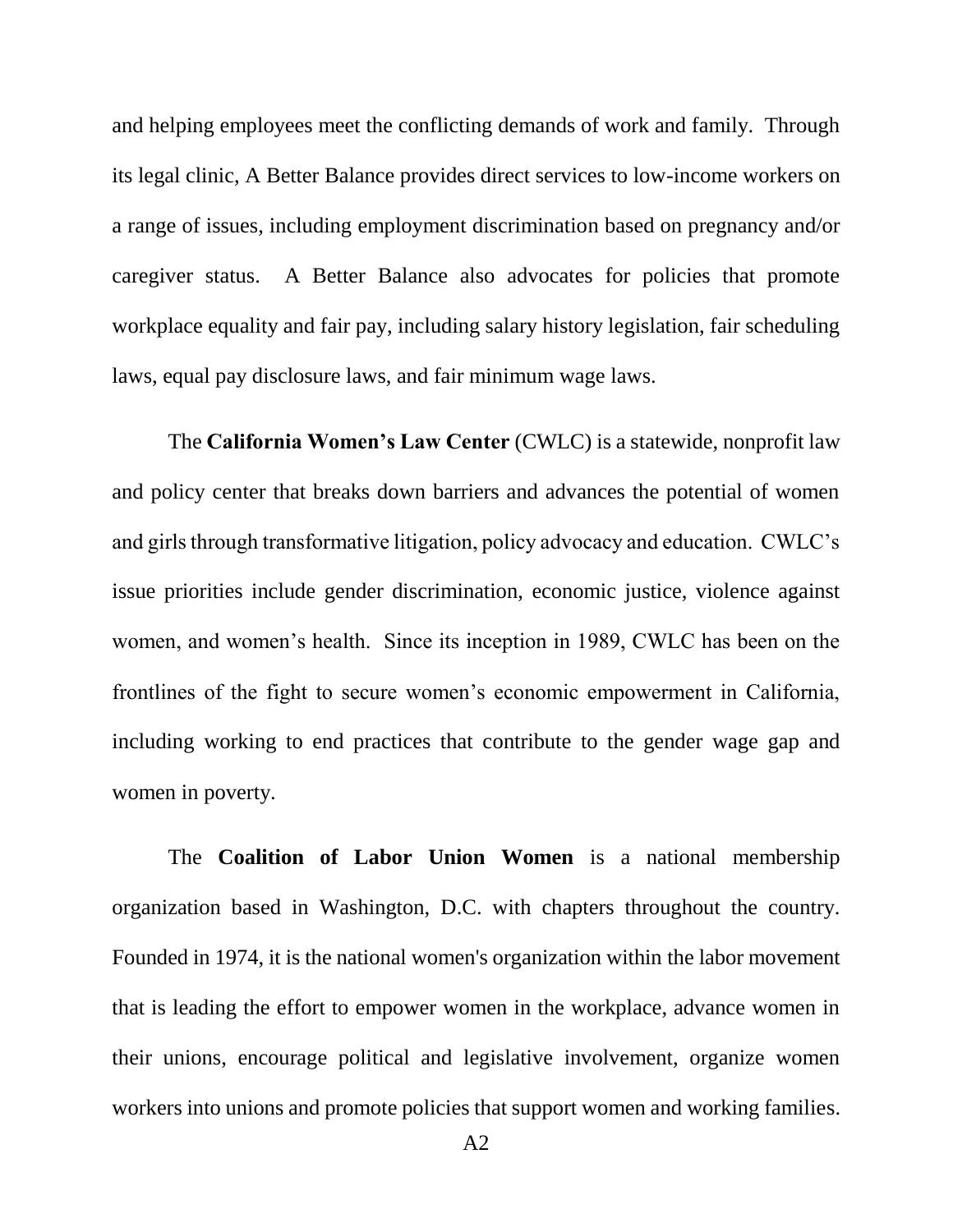During our history we have fought against discrimination in all its forms, particularly when it stands as a barrier to employment or is evidenced by unequal treatment in the workplace or unequal pay.

**Equal Rights Advocates** (ERA) is a national, nonprofit civil rights organization dedicated to protecting and expanding economic and educational access and opportunities for women and girls. Since its founding in 1974, ERA has litigated numerous class action and other high-impact cases related to gender discrimination, pay discrimination, and civil rights, including *Geduldig v. Aiello*, 417 U.S. 484 (1974) and *Richmond Unified School District v. Berg*, 434 U.S. 158 (1977), and has appeared as *amicus curiae* in numerous Supreme Court cases involving the interpretation of anti-discrimination laws, including *Meritor Savings Bank, FSB v. Vinson*, 477 U.S. 57 (1986); *Harris v. Forklift Systems, Inc.*, 510 U.S. 17 (1993); *Burlington Industries v. Ellerth*, 524 U.S. 742 (1998); and *Burlington Northern and Santa Fe Ry. Co. v. White*, 126 S. Ct. 2405 (2006). ERA, along with 15 other national organizations, appeared as *amicus curiae* in *Rizo v. Yovino*, 887 F.3d 453 (9th Cir. 2018), which interpreted the Equal Pay Act, and has a strong interest in ensuring that the Equal Pay Act is interpreted consistent with its language and purpose to ensure that employees of different sexes are paid equally for equal work. ERA also serves as home to Equal Pay Today (EPT), an innovative collaboration of women's legal and workers' rights organizations working at the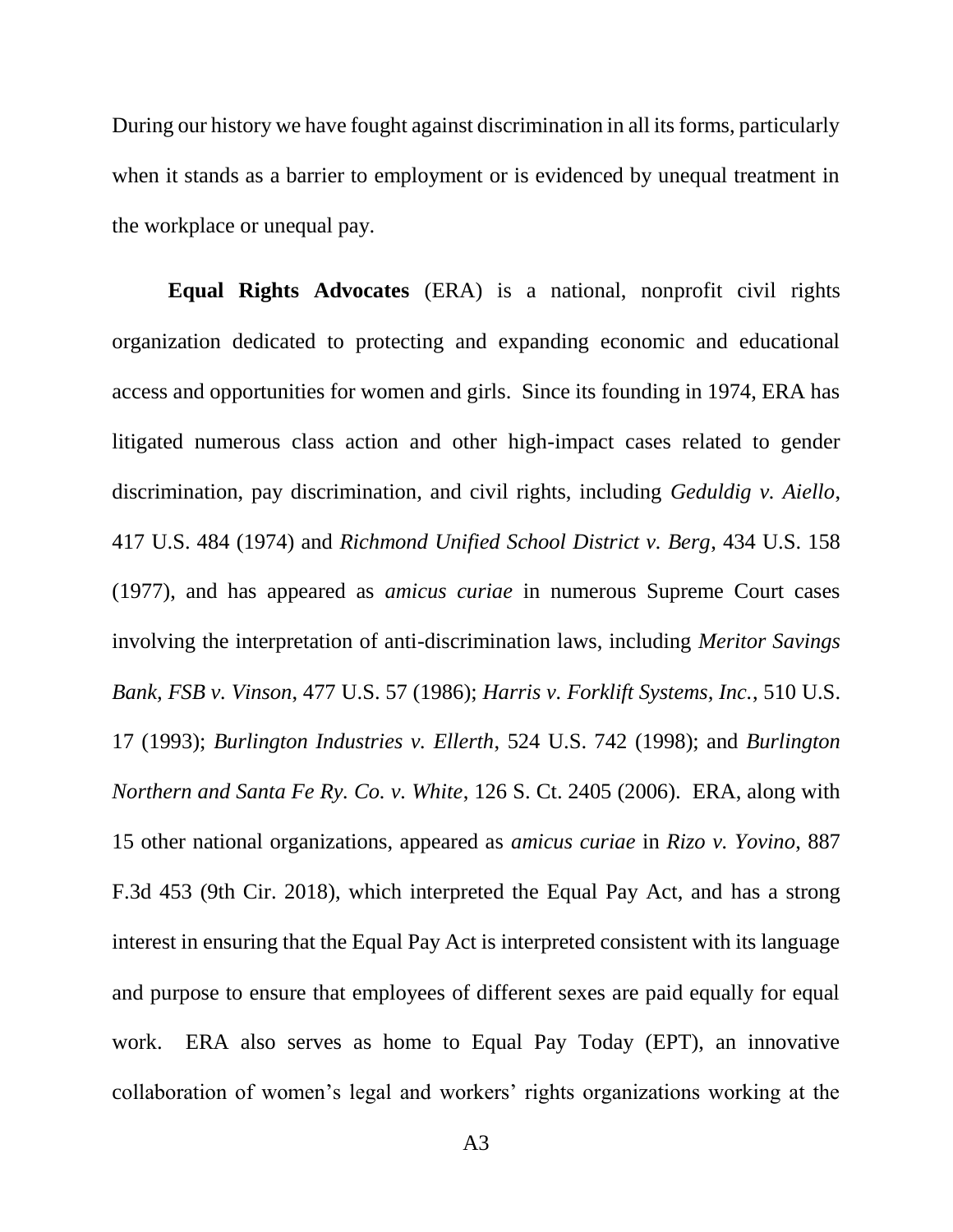local, state, and federal level to close the gender wage gap and engage new and diverse constituencies in the fight for equal pay. EPT has members in nearly every region of the country and six state projects in California, Illinois, Minnesota, New Mexico, Pennsylvania, and Washington State. Understanding that many factors contribute to the gender wage gap, EPT focuses on combating pay discrimination, pay secrecy, occupational segregation, pregnancy and caregiver discrimination, wage theft, and an inadequate minimum wage.

**Family Values @ Work** is a national network of 27 state and local coalitions helping spur the growing movement for family-friendly workplace policies, such as paid sick days and family leave insurance. Too many people have to risk their job to care for a loved one, or put a family member at risk to keep a job. We're made to feel that this is a personal problem, but it's political – family values too often end at the workplace door. We need new workplace standards to meet the needs of real families today. The result will be better individual and public health, and greater financial security for families, businesses and the nation. Our coalitions represent a diverse, nonpartisan group of more than 2,000 grassroots organizations, ranging from restaurant owners to restaurant workers, faith leaders to public health professionals, think tanks to activists for children, seniors and those with disabilities.

Founded in 1987, the **Feminist Majority Foundation** ("FMF") is a cuttingedge organization devoted to women's equality, reproductive health, and non-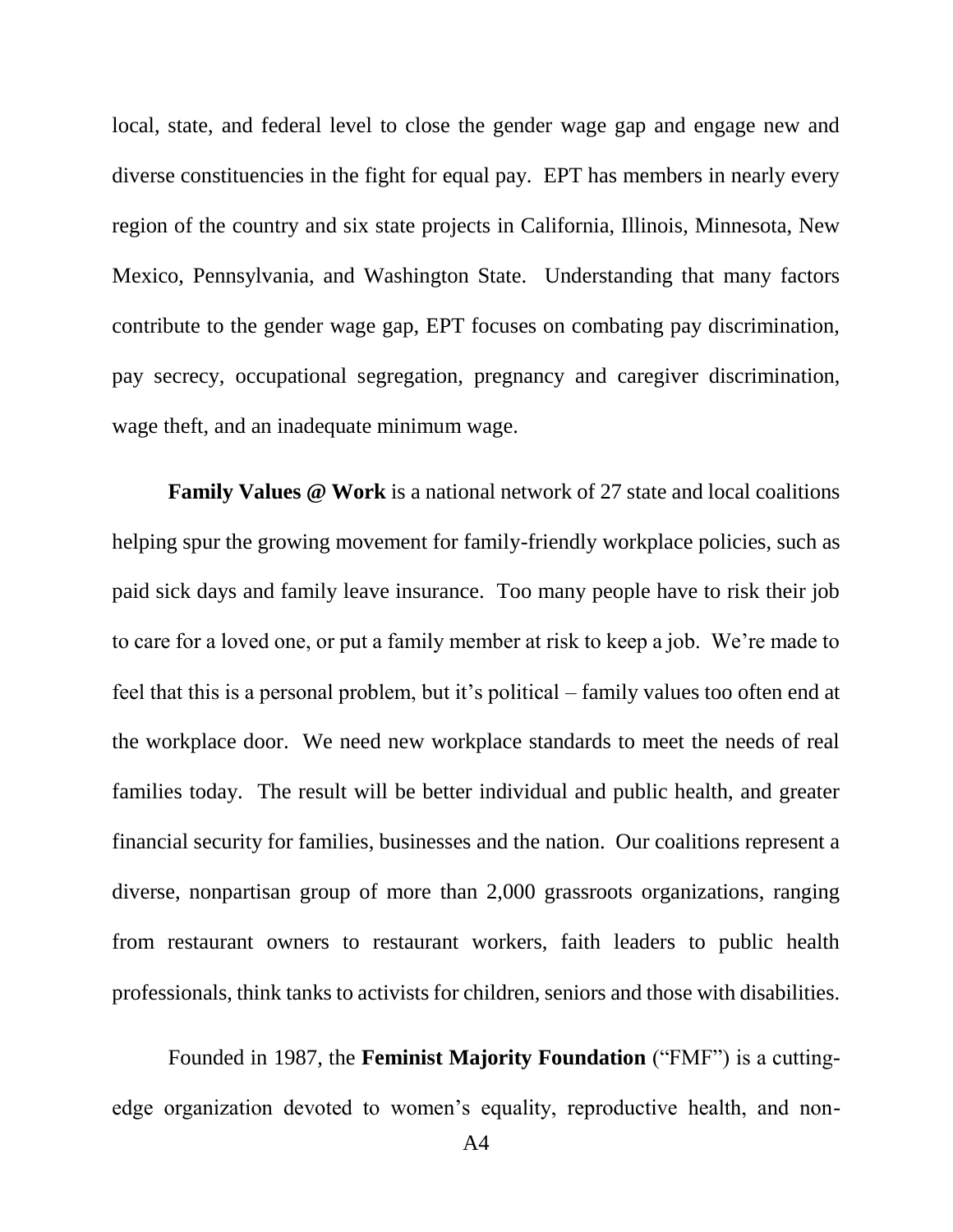violence. FMF uses research and action to empower women economically, socially, and politically through public policy development, public education programs, grassroots organizing, and leadership development. Through all of its programs, FMF works to end sex discrimination and achieve civil rights for all people, including people of color and LGBTQ individuals.

**Gender Justice** is a nonprofit legal advocacy organization based in the Midwest that eliminates gender barriers through impact litigation, policy advocacy, and education. As part of its impact litigation program, Gender Justice acts as counsel in cases enforcing civil rights laws in support of gender equality. The organization has an interest in ensuring that the Equal Pay Act is interpreted correctly to help eliminate pay disparities.

**Legal Aid at Work** (LAAW) is a nonprofit public interest law firm, founded in 1916, whose mission is to protect, preserve, and advance the employment rights of individuals from traditionally under-represented communities. LAAW has represented plaintiffs in cases of special import to communities of color, women, recent immigrants, individuals with disabilities, the LGBT community, and the working poor. LAAW has appeared numerous times in federal and state courts, both as counsel for plaintiffs and in an *amicus curiae* capacity, to promote the interests of women in the workplace. LAAW also has extensive policy experience advocating for the employment rights of women and has a strong interest in ensuring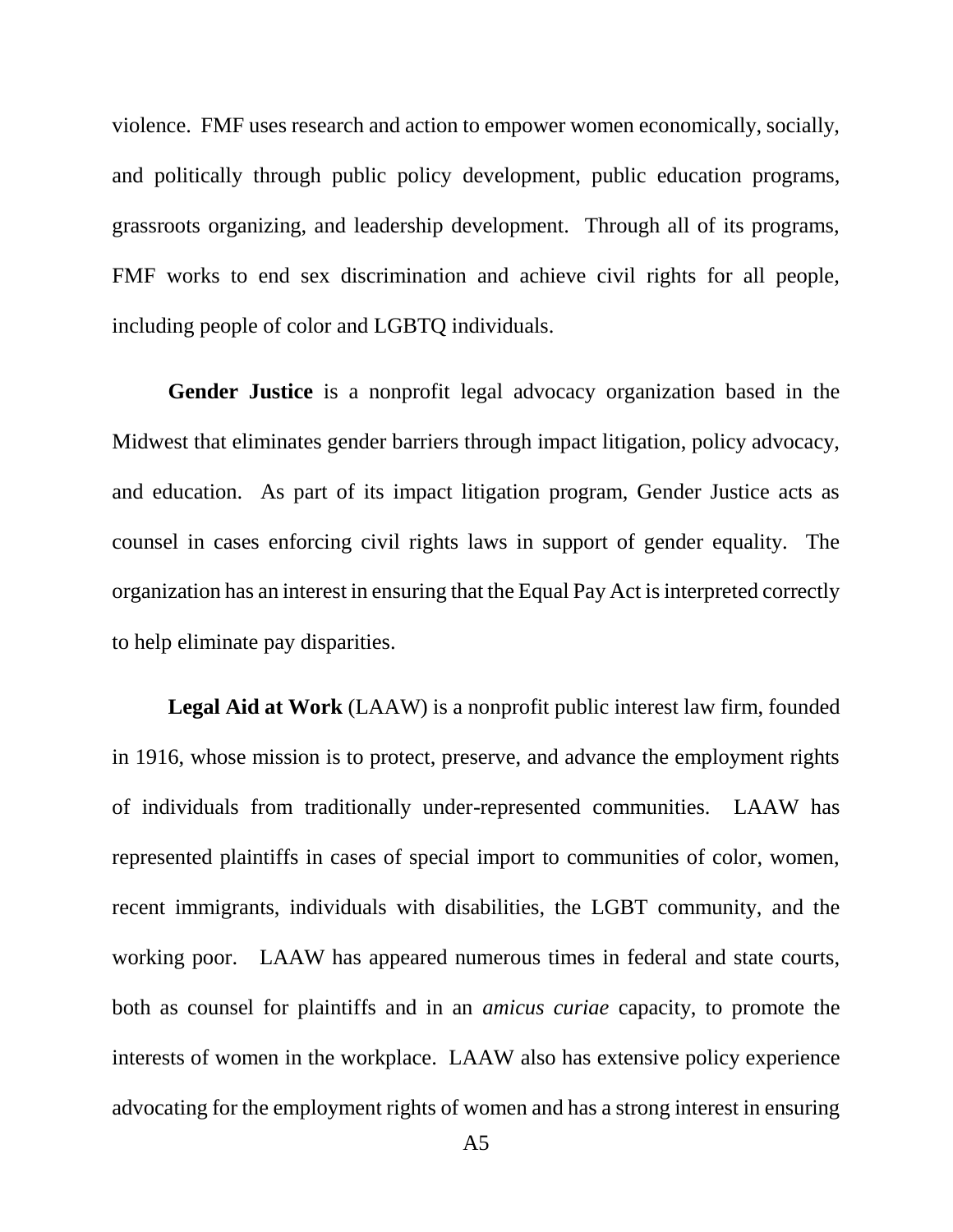that workers are granted the full protections of the Equal Pay Act and other federal and state anti-discrimination laws.

**Legal Momentum**, the Women's Legal Defense and Education Fund, is a leading national nonprofit civil rights organization that for nearly 50 years has used the power of the law to define and defend the rights of girls and women. Legal Momentum has worked for decades to ensure that all employees are treated fairly in the workplace, regardless of their gender. Legal Momentum has litigated cuttingedge gender-based employment discrimination cases, including *Faragher v. City of Boca Raton*, 524 U.S. 775 (1998), and has participated as *amicus curiae* on leading cases in this area, including *Burlington Industries, Inc. v. Ellerth*, 524 U.S. 742 (1998), *Oncale v. Sundowner Offshore Services, Inc.*, 523 U.S. 75 (1998), and *Harris v. Forklift Systems, Inc.*, 510 U.S. 17 (1993). Legal Momentum has also worked to secure the rights of women under state constitutions and local laws, including the right to equal pay for equal work.

**Legal Voice** is a nonprofit public interest organization in the Pacific Northwest that works to advance the legal rights of women and LGBTQ persons through litigation, legislation, and public education on legal rights. Since its founding in 1978 as the Northwest Women's Law Center, Legal Voice has been at the forefront of efforts to combat sex discrimination in the workplace, in schools, and in public accommodations. In addition, Legal Voice has worked to advance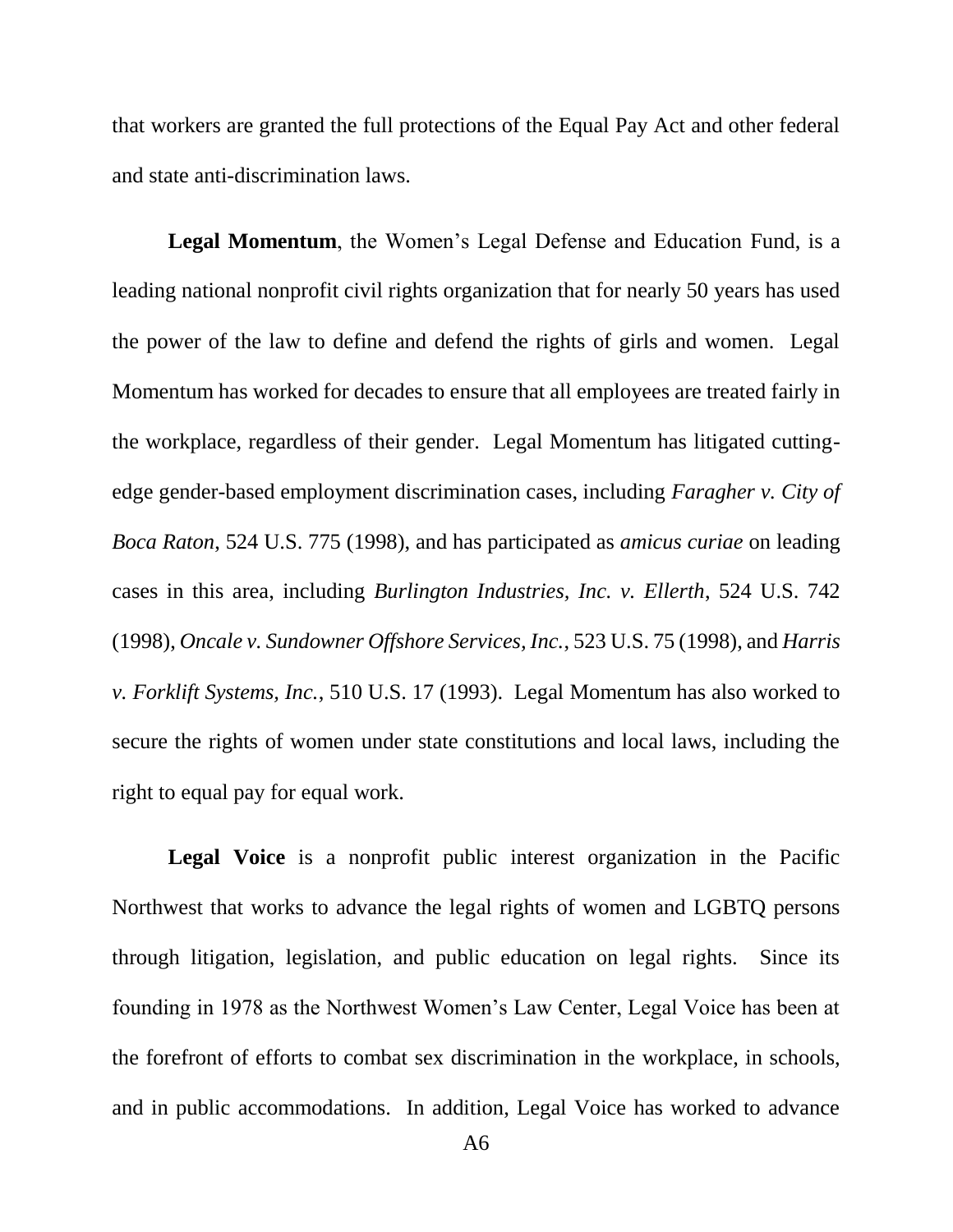women's economic security by supporting policies that help women in the workplace, including equal pay, paid leave for survivors of gender-based violence, pregnant workers' rights, and policies that support women workers in low-wage industries such as hotel, farm work, and domestic work.

The **National Asian Pacific American Women's Forum** (NAPAWF) is the only national, multi-issue Asian American and Pacific Islander (AAPI) women's organization in the country. NAPAWF's mission is to build the collective power of all AAPI women and girls to gain full agency over our lives, our families, and our communities. NAPAWF's work is centered in a reproductive justice framework that acknowledges the diversity within our community and ensures that different aspects of our identity – such as ethnicity, immigration status, education, sexual orientation, gender identity, and access to health – are considered in tandem when addressing our social, economic, and health needs. Our work includes fighting for economic justice for AAPI women and advocating for the adoption of policies and laws that protect the dignity, rights, and equitable treatment of AAPI women workers.

The mission of the **National Association of Women Lawyers** (NAWL) is to provide leadership, a collective voice, and essential resources to advance women in the legal profession and advocate for the equality of women under the law. Since 1899, NAWL has been empowering women in the legal profession, cultivating a diverse membership dedicated to equality, mutual support, and collective success.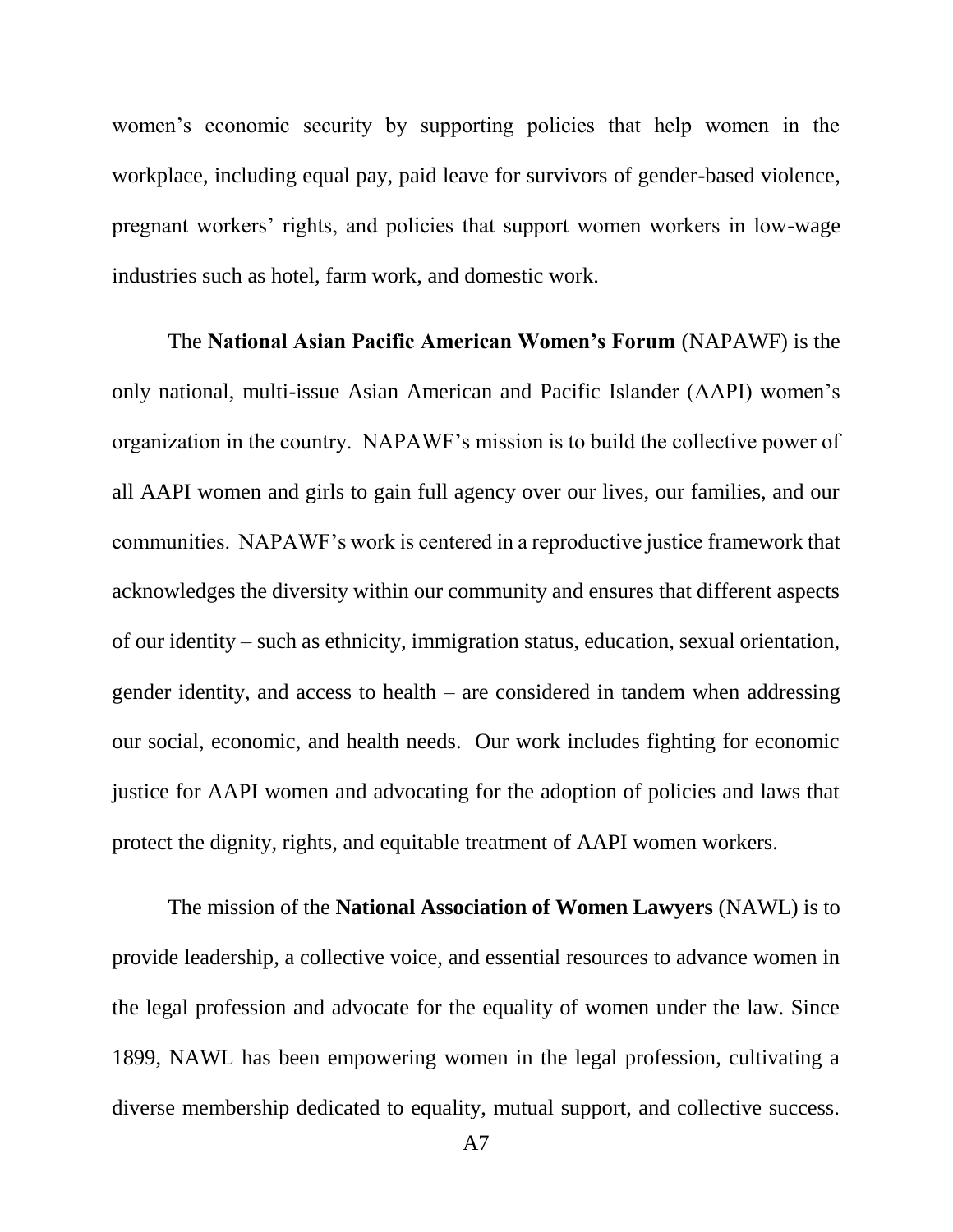As part of its mission, NAWL works to protect women's right to equal pay and ensuring that the rights granted under the Equal Pay Act are appropriately enforced.

The **National Council of Jewish Women** (NCJW) is a grassroots organization of 90,000 volunteers and advocates who turn progressive ideals into action. Inspired by Jewish values, NCJW strives for social justice by improving the quality of life for women, children, and families and by safeguarding individual rights and freedoms. NCJW's Resolutions state that NCJW resolves to work for "[e]mployment laws, policies, and practices that provide equal pay and benefits for work of comparable worth and equal opportunities for advancement." Consistent with our Principles and Resolutions, NCJW joins this brief.

The **National Employment Law Project** ("NELP") is a nonprofit organization with more than 45 years of experience advocating for the employment and labor rights of low wage and unemployed workers. NELP seeks to ensure that all employees receive the full protection of labor and employment laws. NELP prioritizes workplace equity and ensuring that workers are not discriminated against due to their race, sex, sexual orientation or other status. NELP has litigated and participated as *amicus curiae* in numerous cases in circuit and state courts and the U.S. Supreme Court addressing the importance of equal access to labor and employment protections for all workers.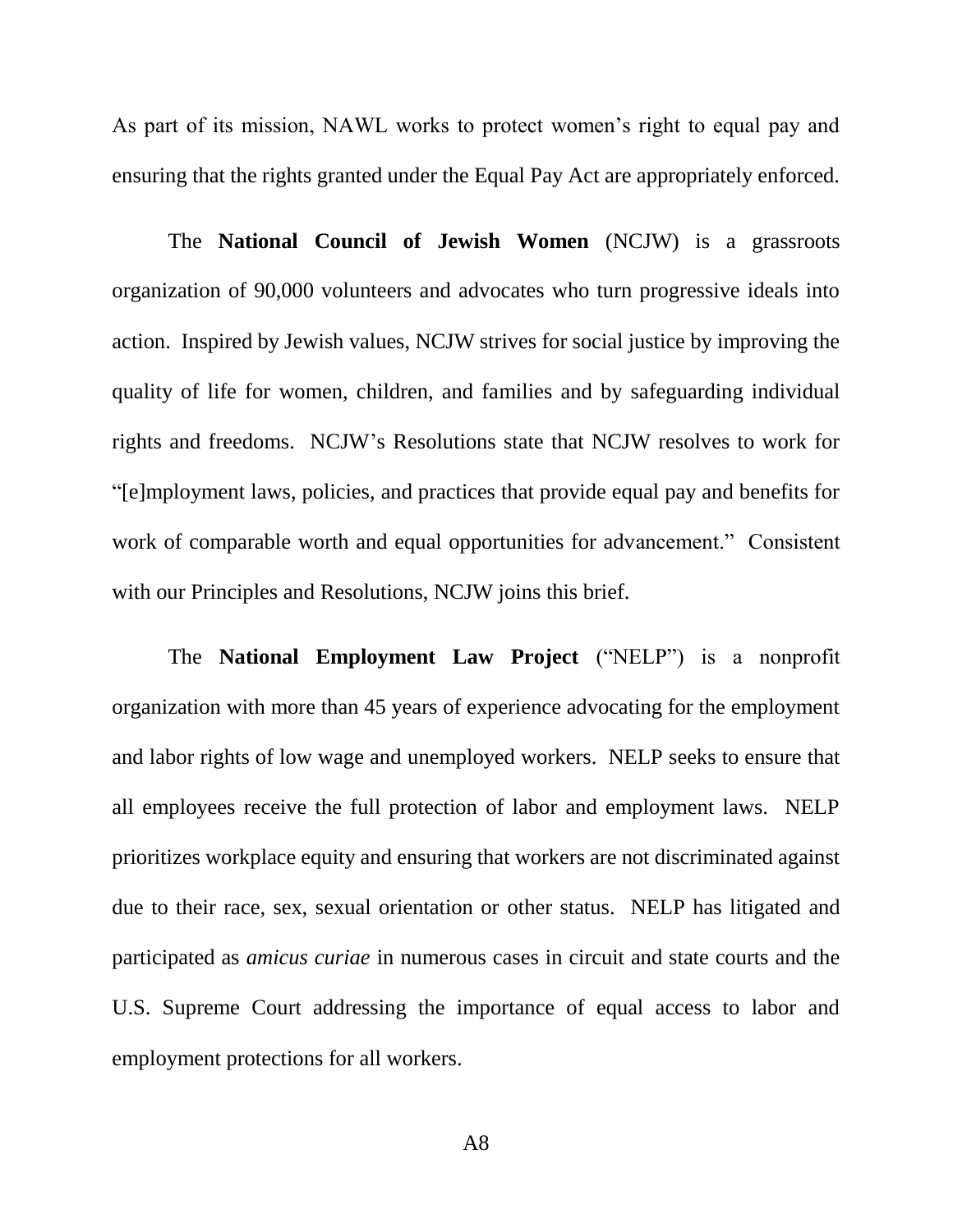The **National Organization for Women Foundation** ("NOW Foundation") is a 501(c)(3) entity affiliated with the National Organization for Women, the largest grassroots feminist activist organization in the United States with chapters in every state and the District of Columbia. NOW Foundation is committed to advancing equal opportunity, among other objectives, and works to end sex-based pay discrimination.

The **National Partnership for Women & Families** (formerly the Women's Legal Defense Fund) is a national advocacy organization that promotes fairness in the workplace, reproductive health and rights, quality health care for all, and policies that help women and men meet the dual demands of their jobs and families. Since its founding in 1971, the National Partnership has worked to advance women's equal employment opportunities and health through several means, including by challenging discriminatory employment practices in the courts. The National Partnership has fought for decades to combat sex discrimination, including pay discrimination, and to ensure that all people are afforded protections against discrimination under federal law.

The **National Women's Law Center** (NWLC) is a nonprofit legal advocacy organization dedicated to the advancement and protection of women's legal rights and the rights of all people to be free from sex discrimination. Since its founding in 1972, NWLC has focused on issues of key importance to women and their families,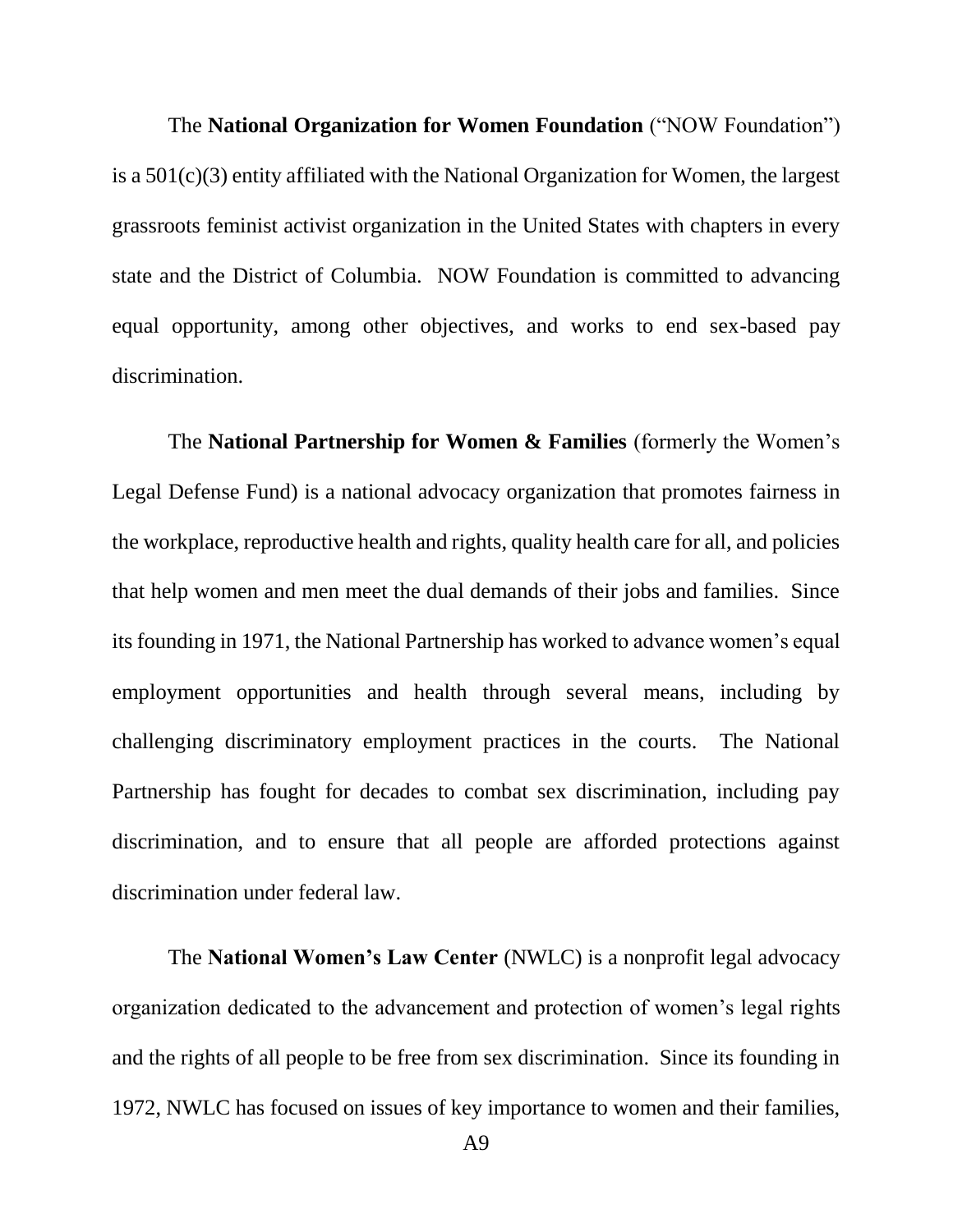including economic security, employment, education, and health, with particular attention to the needs of low-income women and those who face multiple and intersecting forms of discrimination. NWLC has participated as counsel or *amicus curiae* in a range of cases before the Supreme Court and the federal Courts of Appeals to secure equal treatment and opportunity in all aspects of society including numerous cases addressing sex discrimination in the workplace, such as pay discrimination. NWLC seeks to ensure that all individuals enjoy the full protection against sex discrimination promised by federal law and has a strong interest in closing gender and race wage gaps and in the proper interpretation of the Equal Pay Act.

**Women Employed**'s mission is to improve the economic status of women and remove barriers to economic equity. Since 1973, the organization has assisted thousands of working women with problems of discrimination and harassment, monitored the performance of equal opportunity enforcement agencies, and developed specific, detailed proposals for improving enforcement efforts, particularly on the systemic level. Women Employed strongly believes that pay discrimination is one of the main barriers to achieving equal opportunity and economic equity for women in the workplace.

The **Women's Law Center for Social Justice and Change** is a newly formed entity focused on protecting the economic interests of women and cultivating the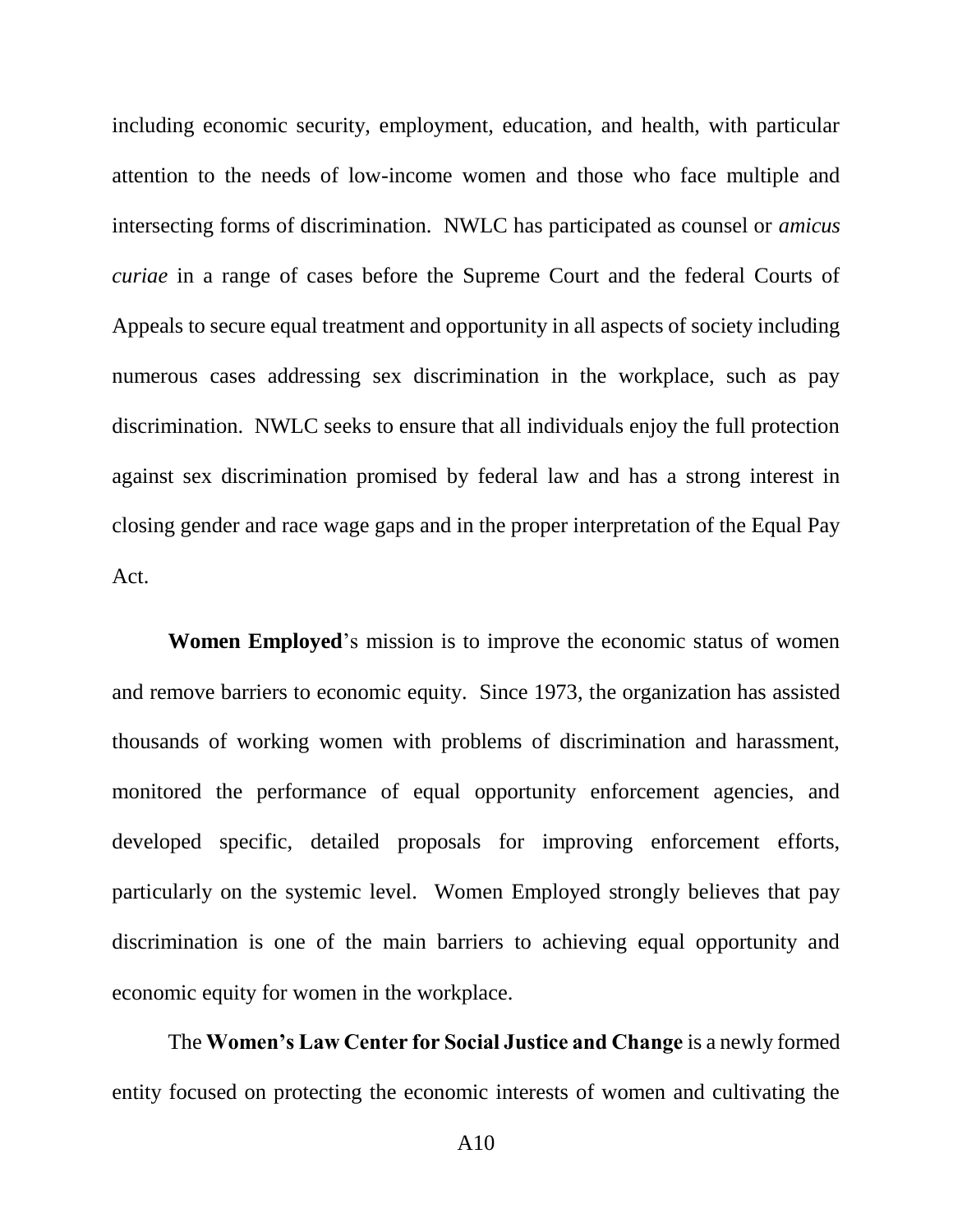well-being of children in the south and southwest using a two-generational approach. We test the strength of policies and work to improve policies where there are gaps in protections. Our mission includes helping women of color receive fair and equal pay for every aspect of their work, and to ensure there is no difference in the pay for workers based on sex or gender identity. For the reasons stated above, The Women's Law Center for Social Justice and Change is uniquely qualified to comment on the issues before the Court in *Gordon v. United States*.

The **Women's Law Center of Maryland, Inc**. is a nonprofit membership organization established in 1971 with a mission of improving and protecting the legal rights of women, especially regarding gender discrimination in the workplace and in family law issues. Through its direct services and advocacy, and in particular through the operation of a statewide Employment Law Hotline, the Women's Law Center seeks to protect women's legal rights and ensure equal access to resources and remedies under the law. The Women's Law Center is participating as an *amicus* in *Gordon v. United States*, because we believe equal pay for equal work is a fundamental right for women.

The **Women's Law Project** (WLP) is a nonprofit public interest law center with offices in Philadelphia and Pittsburgh, Pennsylvania. The WLP's mission is to create a more just and equitable society by advancing the rights and status of women throughout their lives. To meet these goals, the WLP engages in high impact